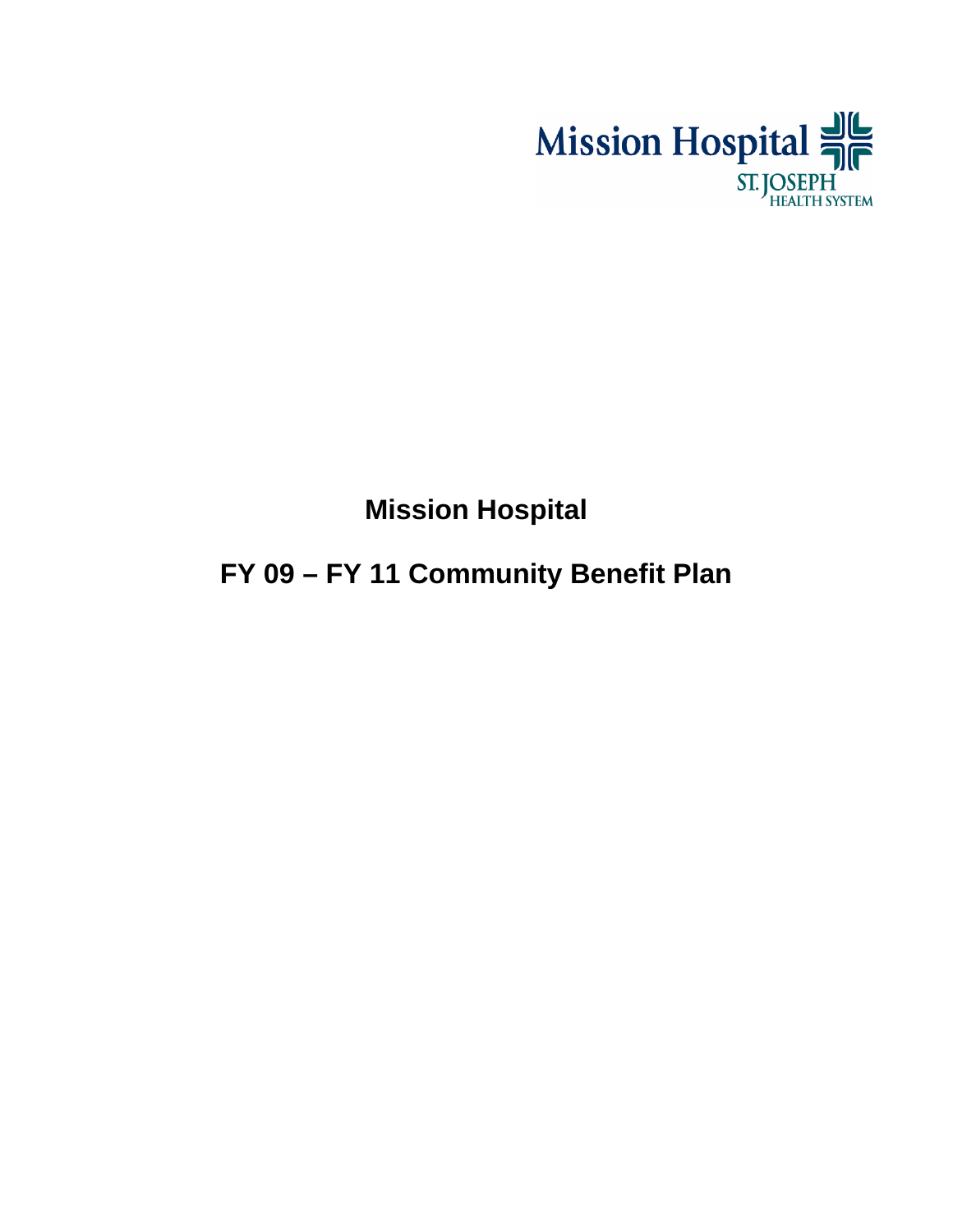# **Mission Hospital**

# **FY 09 – FY 11 Community Benefit Plan**

# **TABLE OF CONTENTS**

# Executive Summary

| A. Community Profile                                | Page 1  |
|-----------------------------------------------------|---------|
| B. Community Needs and Assets Assessment Process    | Page 1  |
| C. Identification and Selection of DUHN Communities | Page 10 |
| D. Initiative Prioritization Process                | Page 12 |
| E. FY 09 - FY 11 Community Benefit Plan             | Page 13 |
| F. Other Community Benefit Programs                 | Page 20 |
| G. Ministry Governance and Management Structure     | Page 21 |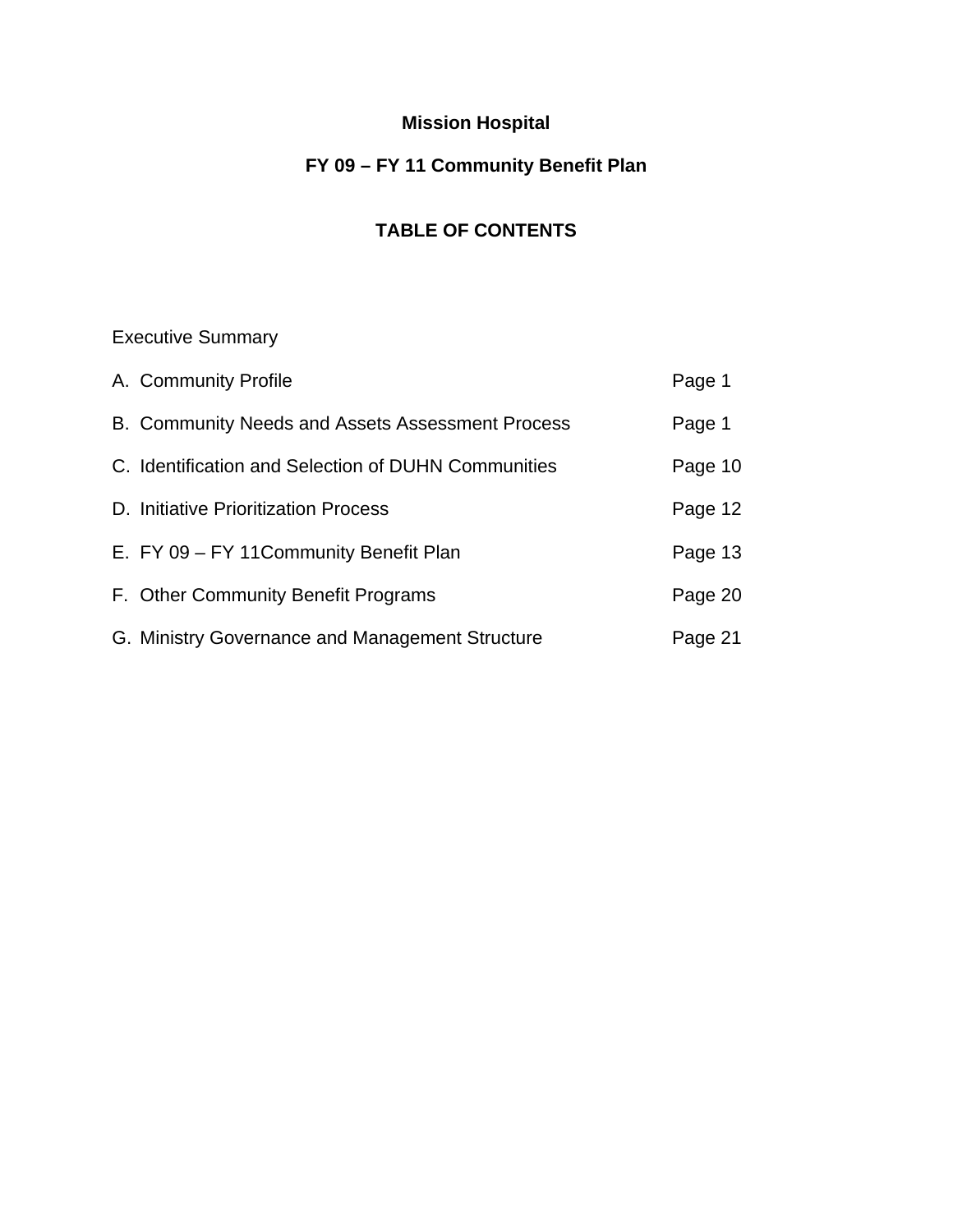#### **Executive Summary**

Mission Hospital has a long history of community service to the residents of south Orange County. As a member of the Saint Joseph Health System, Mission Hospital is committed to improving the health status and quality of life of the people it serves. The values of Dignity, Excellence, Service, and Justice are the guiding principles which help to direct the mission of the hospital, and have compelled the Sisters of St. Joseph of Orange and all of their sponsored ministries to dedicate resources to the care of the medically underserved, and to advocate for the alleviation of conditions which limit access to basic health services.

Mission Hospital is a 341 bed acute care, full service facility serving all of southern Orange County. The hospital's service area extends from the junction of the 405 and 5 freeways in the north to Camp Pendleton in the south. Geographically, South County is bordered by the Pacific Ocean to the west, the Santa Ana Mountains to the north and east, and the marine base Camp Pendleton to the south. Our Primary Service Area includes the cities of Mission Viejo, Laguna Niguel, San Juan Capistrano, San Clemente, Rancho Santa Margarita, Lake Forest, Laguna Hills, Dana Point Ladera Ranch Trabuco Canyon, Capistrano Beach and Aliso Viejo. This includes a population of approximately 623,000 people, an increase of 4% from the prior assessment. South Orange County is a relatively affluent community with a median household income of \$92,124 compared to the Orange County median household income of \$58,605 (US Census Quick Facts). The average household size is 2.70 compared to the Orange County wide household size of 3.00.

Demographically, the area is primarily Caucasian (78%, an increase of 8% from prior assessment), with the Hispanic population growing to 19.2%, an increase of 1.8% overall. The Asian representation is at 8.5%, an increase of 1.5% from the past assessment.

As the largest medical center in the area, Mission Hospital's full-service facilities provide quality medical care to all residents of south Orange County. The hospital's centers of excellence include Brain Injury, Breast, Heart, Maternity, Nursing Excellence, Trauma, Spine, Stroke, Vascular, and Integrated Pediatric with CHOC at Mission. The Mission Hospital Family includes over 2,100 employees, 650 physician staff and over 3,000 Auxiliary Volunteers that help to provide high quality compassionate care and services for our community.

Based on results from the FY08 Health Needs Assessment, Mission Hospital, along with our community partners, selected five key areas of focus for the FY09 – FY 11 Community Benefit Plan. Our initiatives will focus on Primary Care, Depression, Childhood Obesity, post Secondary Education and Affordable Homes. Significant efforts and resources will be allocated with the expectation of clear and measurable outcomes. Each initiative was based on evidenced based practices in the field of community health and the Advancing the State of the Art in Community Benefit (ASACB) criteria.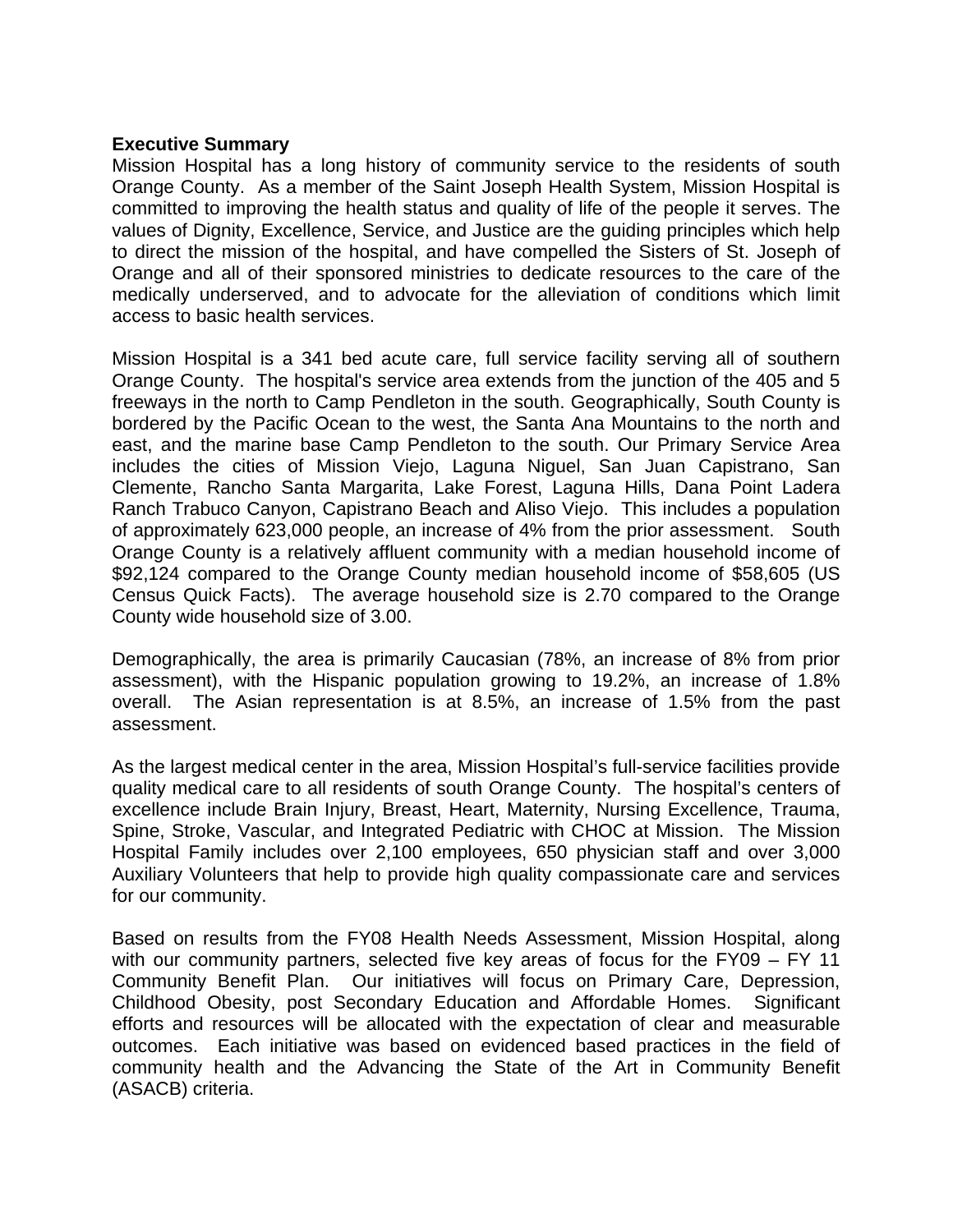Below is a brief description of the outcome goals and strategies that will be used to help address the key community issue.

### **Primary Care**

The Primary Care Initiative outcome goal will be to increase access to primary care at Camino Health Center. The strategies to increase access will focus on enhancing revenue streams for the clinic, enhancing and implementing information technology systems, strengthening provider teams to provide high quality and efficient care, and on improving efficiencies of workflow by using performance improvement methodologies.

#### **Depression**

The Depression Initiative outcome goal will be to increase the # of persons 300% below FPL from south Orange County who engage in services for depression (services include counseling, support services & medication). The strategies used will focus on increasing early identification and intervention for individuals and families, increasing community awareness and acceptance of depression, increasing capacity to provide services, increasing availability of services and increasing cultural and linguistic appropriateness of providers.

#### **Childhood Obesity**

The Childhood Obesity outcome goal will be to reduce the prevalence of obesity in underserved children 3-11 years old. The strategies used will focus on increasing regular practice by families around healthy foods and physical activities, increasing the number of new or expanded school-based nutrition/physical activity programs addressing obesity, and increasing community options for healthy foods and physical activities.

# **Post-Secondary Education**

The Post-Secondary Education outcome goal will be to increase participation of youth in post-secondary education/training within three years of graduation with a focus on students in San Clemente, Dana Point and San Juan Capistrano. The strategies used will focus on changing expectations about post-secondary education/training careers with teachers, students, parents and the community; increasing exposure to careers, educational options and the process; and empowering students to take control of their futures.

# **Affordable Homes**

The Affordable Homes outcome goal will be to increase affordable homes in south Orange County with a special focus on the cities of San Clemente, Dana Point, San Juan Capistrano and Mission Viejo. The strategies used will focus on increasing the number of public or private policies that support affordable homes, increasing broadbased community advocacy groups/organizations that identify and act on affordable homes as a priority, and collaborating to create new affordable homes.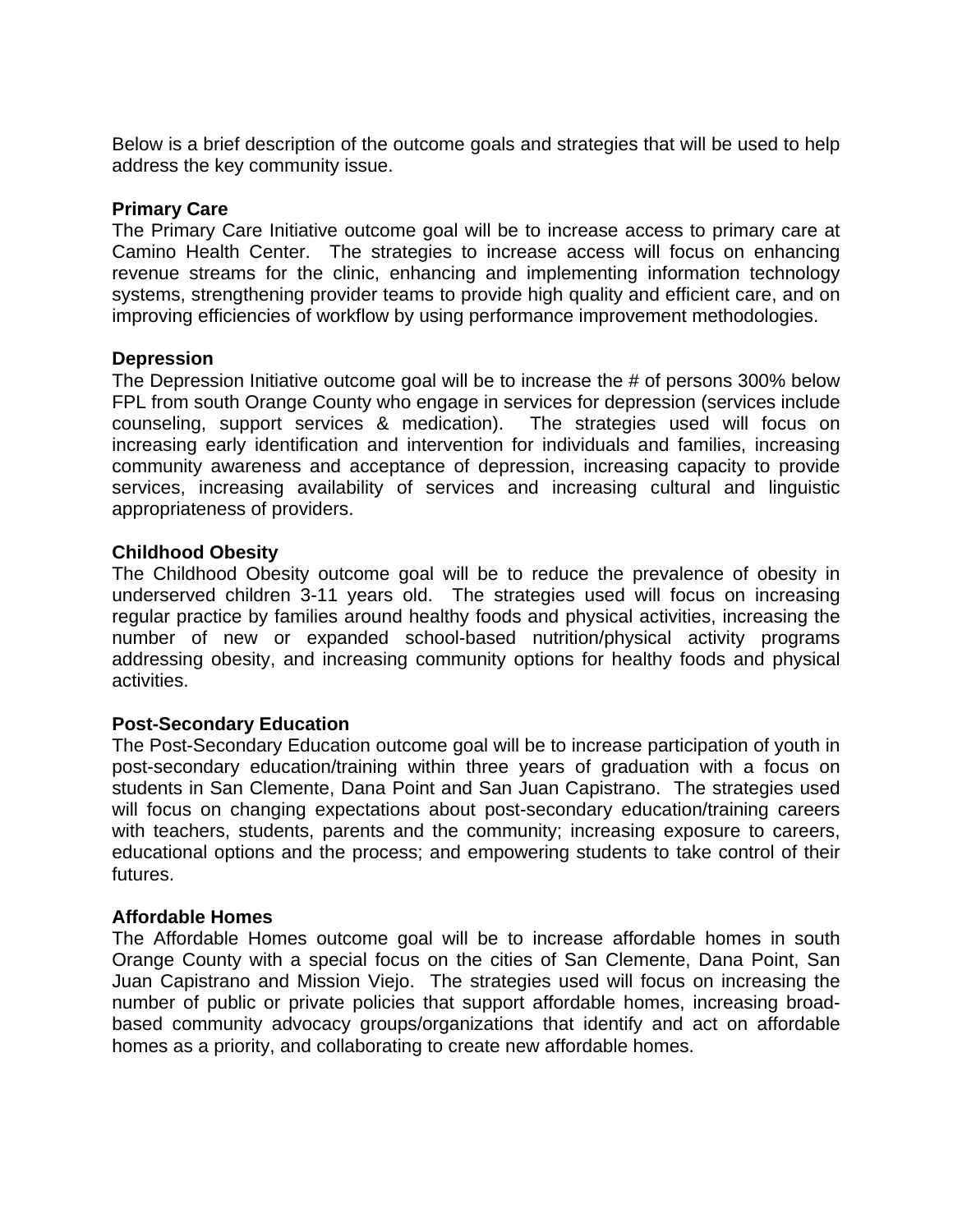Mission Hospital is committed to living out the loving legacy of the Sister's of St. Joseph of Orange. Much like the sisters started their work in 1650 in Le Puy France, we look forward to working in collaboration with our community partners and the community to accomplish the ambitious goals that have been outlined in this plan. We are confident that together we will improve the health and quality of life of the people in the communities we serve.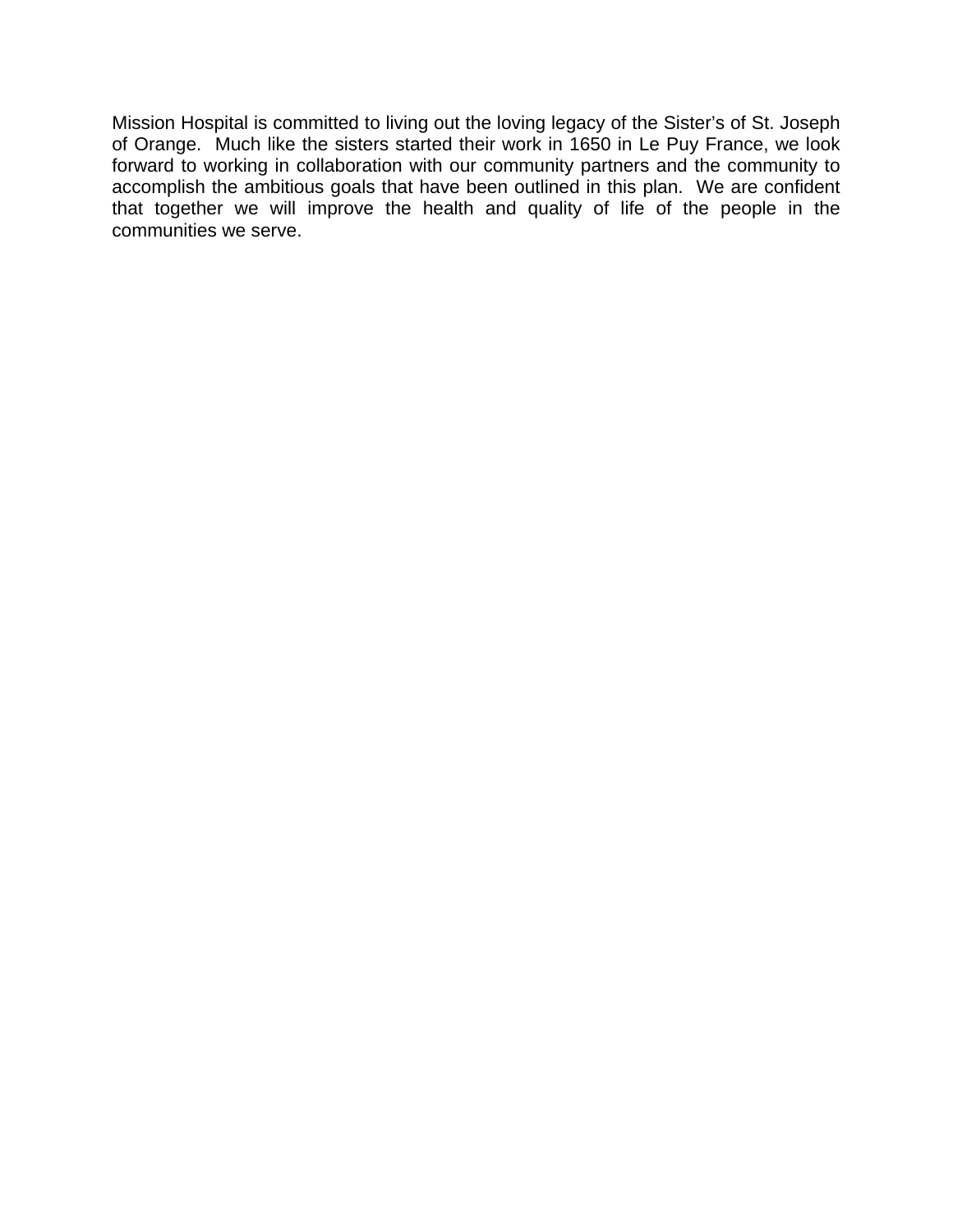# **COMMUNITY BENEFIT PROGRESS REPORT FY 2008**

# **A. Community Profile**

Mission Hospital has a long history of community service to the residents of south Orange County. As a member of the Saint Joseph Health System, Mission Hospital is committed to improving the health status and quality of life of the people it serves. The values of Dignity, Excellence, Service, and Justice are the guiding principles which help to direct the mission of the hospital, and have compelled the Sisters of St. Joseph of Orange and all of their sponsored ministries to dedicate resources to the care of the medically underserved, and to advocate for the alleviation of conditions which limit access to basic health services.

Mission Hospital is a 341 bed acute care, full service facility serving all of southern Orange County. The hospital's service area extends from the junction of the 405 and 5 freeways in the north to Camp Pendleton in the south. Geographically, South County is bordered by the Pacific Ocean to the west, the Santa Ana Mountains to the north and east, and the marine base Camp Pendleton to the south. Our Primary Service Area includes the cities of Mission Viejo, Laguna Niguel, San Juan Capistrano, San Clemente, Rancho Santa Margarita, Lake Forest, Laguna Hills, Dana Point, Ladera Ranch, Trabuco Canyon, Capistrano Beach and Aliso Viejo. This includes a population of approximately 623,000 people, an increase of 4% from the prior assessment. South Orange County is a relatively affluent community with a median household income of \$92,124, compared to the Orange County median household income of \$58,605 (US Census Quick Facts). The average household size is 2.70 compared to the Orange County wide household size of 3.00.

Demographically, the area is primarily Caucasian (78%, an increase of 8% from the prior assessment), with the Hispanic population growing to 19.2%, an increase of 1.8% overall. The Asian representation is at 8.5%, an increase of 1.5% from the past assessment.

# **B. Community Needs and Assets Assessment Process**

Mission Hospital utilized a variety of data sources to compile the FY08 Health Needs Assessment. Data was taken from the Orange County Health Needs Assessment, the St. Joseph Health System Professional Research Consultants Survey, the Mission Hospital Professional Research Consultants Survey, Census Data and focus groups in target communities. Specific emphasis was put on data collected through the Mission Hospital Professional Research Consultants Survey and the focus groups since they targeted our priority communities.

Mission Hospital partnered with Saddleback Hospital in Laguna Niguel and Saddleback Hospital in San Clemente in the implementation of the needs assessment due to our similar service area. Representatives form Mission Hospital and Saddleback Hospital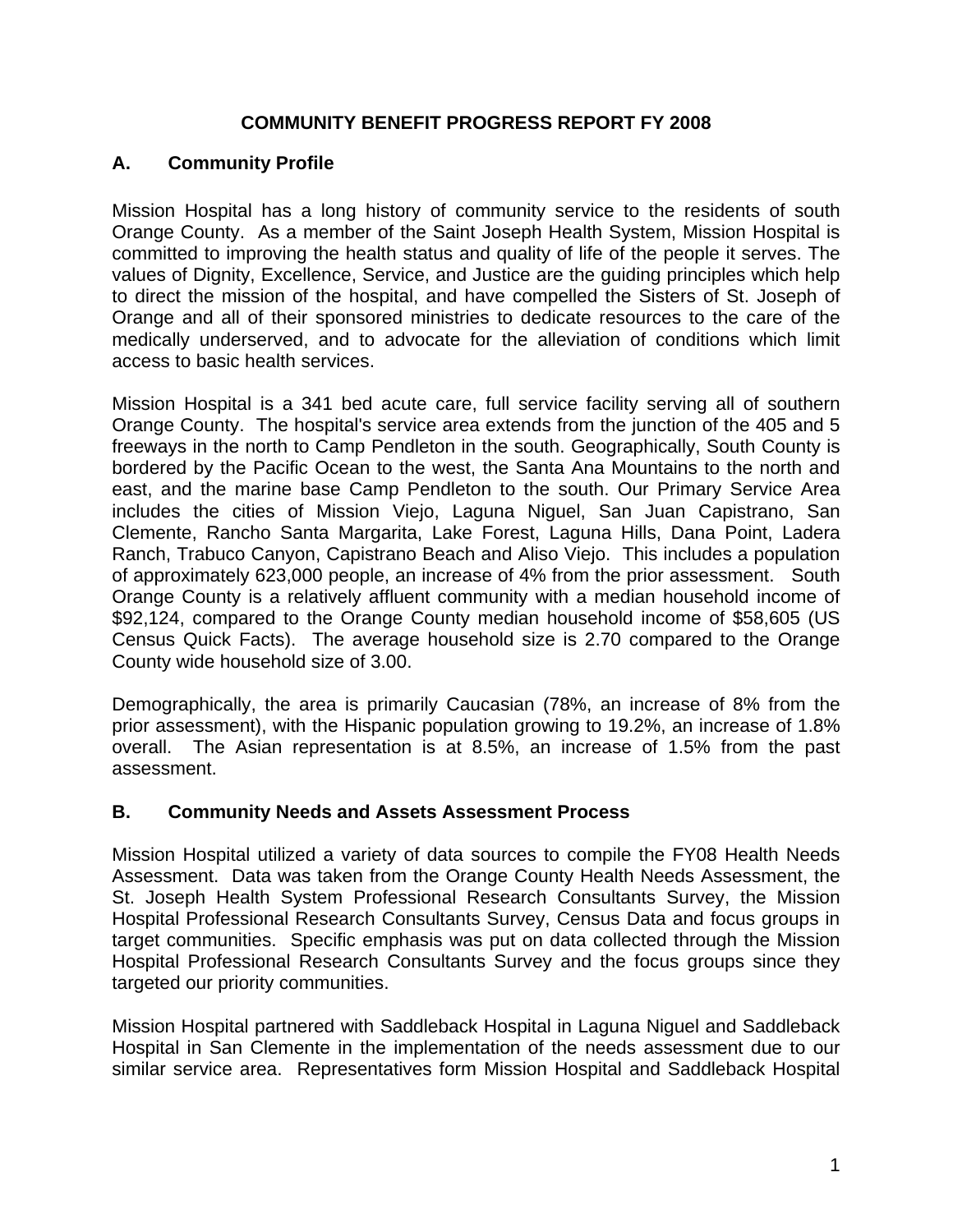were engaged early on in the design of the survey to ensure that key pieces of data were collected that would meet both our needs.

In order to engage community residents, focus groups were implemented in the Cities of San Clemente, Dana Point and San Juan Capistrano, with a total of 40 community residents participating. Residents for the focus groups were recruited by several community leaders. The focus groups were implemented by Rigoberto Rodriguez, PhD from California State University Long Beach. The focus groups were developed as a class project for several undergraduate students in the department of Chicano Latino Studies.

Below is a brief summary of key indicators that were reviewed to determine Community Benefit Priorities for FY09-11.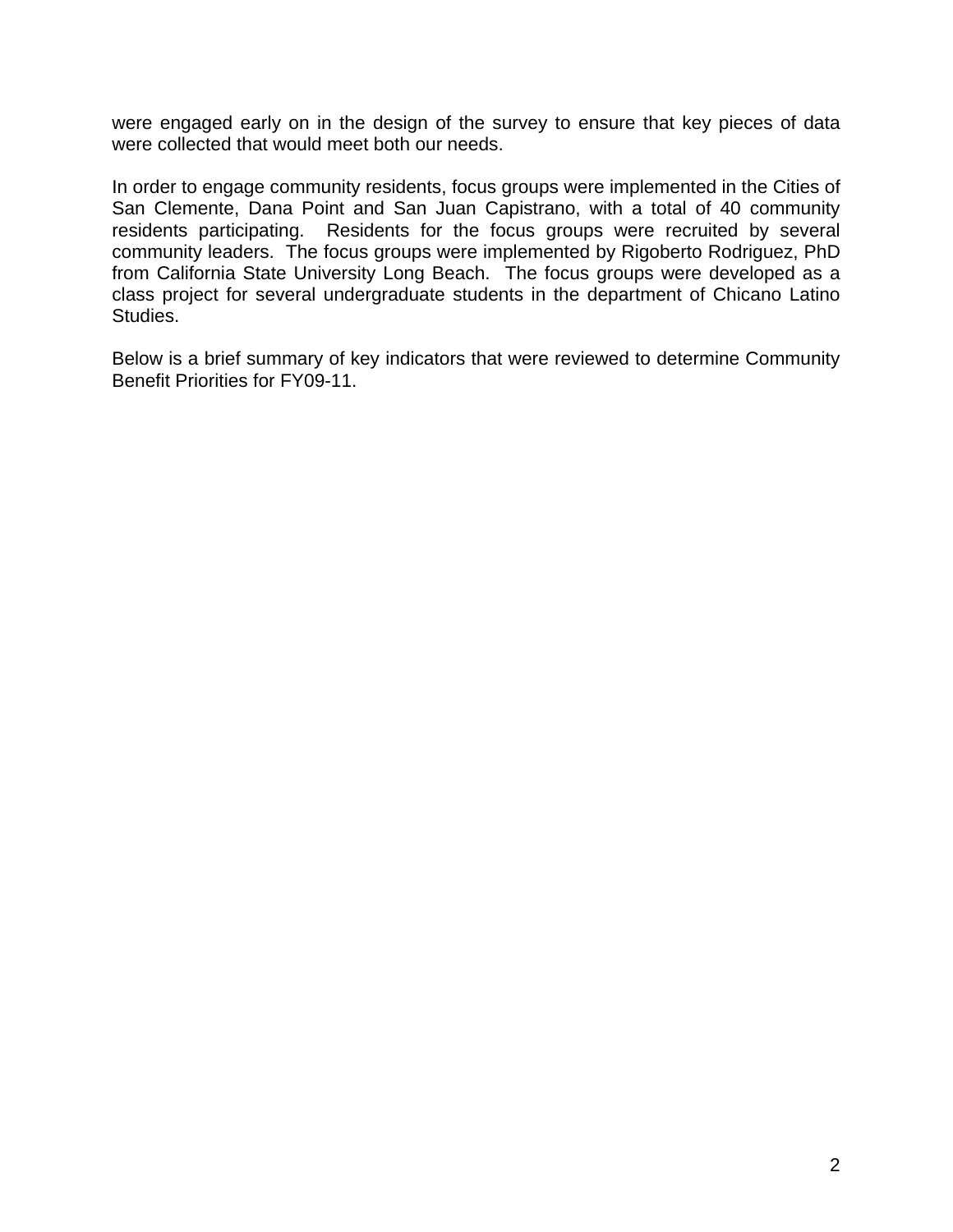| <b>Data Source</b>                                                                                                                | <b>Health</b><br><b>Insurance</b><br>Coverage*                                                                                                     | <b>Access</b><br><b>Difficulties</b>                                                                                                                                  | <b>Primary</b><br>Care*                                                                                                                                                |
|-----------------------------------------------------------------------------------------------------------------------------------|----------------------------------------------------------------------------------------------------------------------------------------------------|-----------------------------------------------------------------------------------------------------------------------------------------------------------------------|------------------------------------------------------------------------------------------------------------------------------------------------------------------------|
|                                                                                                                                   | <b>No Insurance</b>                                                                                                                                | Financial,<br>transportation<br>etc                                                                                                                                   | Yes-% w/in<br>past year                                                                                                                                                |
| <b>OCHNA 2007</b><br>(Orange<br><b>County)</b><br>$N = 5,000$                                                                     | 4.8% (Adult),<br>3.4% (Children)                                                                                                                   | 37.5%<br><b>Financial</b><br>(Child)                                                                                                                                  | 92.90%                                                                                                                                                                 |
| <b>SJHS PRC</b><br>Survey N= 500                                                                                                  | 11.03%<br>(Adults)                                                                                                                                 | 25.80%                                                                                                                                                                | <b>QNA</b>                                                                                                                                                             |
| <b>MH PRC 2008</b><br>(San<br>Clemente,<br>Dana Point,<br><b>San Juan</b><br>Capistrano)<br>(Each %= 935<br>People)<br>$N = 1000$ | 18.4% (Adults)<br>80.7%<br>(Children out of<br>22                                                                                                  |                                                                                                                                                                       | 64.2%,<br>71.3% have<br>a specific<br>source of                                                                                                                        |
| <b>Community</b><br><b>Focus Groups</b><br>(San Clemente<br>$N = 20$<br>San Juan<br><b>Capistrano</b><br>$(N=20)$                 | respondents)<br><b>Residents in</b><br>San Juan<br>Capistrano<br>expressed lack<br>of insurance<br>coverage for<br>adults that are<br>undocumented | 23.6% (Adults)<br><b>Residents in</b><br><b>San Clemente</b><br>expressed<br>difficulty<br>getting to local<br>community<br>clinics due to a<br>lack of bus<br>routes | ongoing care<br>Community<br>residents in<br>San<br>Clemente<br>and Dana<br>Point<br>expressed<br>need of an<br>affordable<br>and<br>accessible<br>community<br>clinic |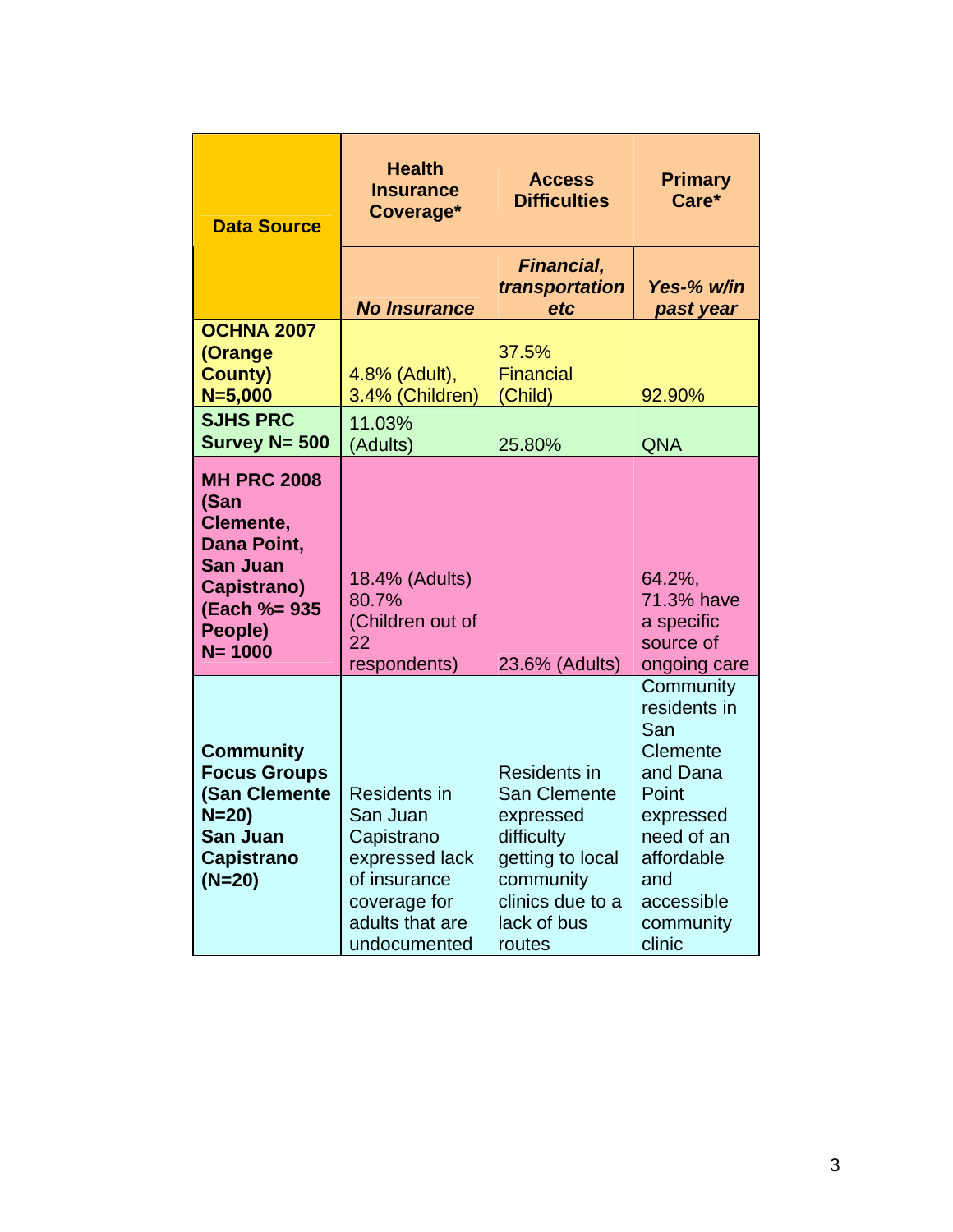| <b>Data Source</b>                                                                                                                | <b>Mental Health*</b>                                                                                                                                                            |                                                                                                                 |                                                                                                                                                   |                           |
|-----------------------------------------------------------------------------------------------------------------------------------|----------------------------------------------------------------------------------------------------------------------------------------------------------------------------------|-----------------------------------------------------------------------------------------------------------------|---------------------------------------------------------------------------------------------------------------------------------------------------|---------------------------|
|                                                                                                                                   | <b>Diagnosed</b><br><b>Major</b><br><b>Depression</b>                                                                                                                            | <b>Fair Poor</b><br><b>Rating</b>                                                                               | <b>Poor Mental</b><br><b>Health last</b><br>30 days                                                                                               | <b>Extreme</b><br>Stress* |
| <b>OCHNA 2007</b><br>(Orange<br><b>County)</b><br>$N = 5,000$                                                                     | 21.40%                                                                                                                                                                           | <b>QNA</b>                                                                                                      | 1.90%                                                                                                                                             | <b>QNA</b>                |
| <b>SJHS PRC</b><br>Survey $N = 500$                                                                                               | 6.96%                                                                                                                                                                            | 7.90%                                                                                                           | <b>QNA</b>                                                                                                                                        | 2.20%                     |
| <b>MH PRC 2008</b><br>(San<br>Clemente,<br>Dana Point,<br><b>San Juan</b><br>Capistrano)<br>(Each %= 935<br>People)<br>$N = 1000$ | 7.1%<br>26.7% report<br>Chronic<br><b>Depression</b>                                                                                                                             | 8.40%                                                                                                           | 1.80%                                                                                                                                             | 11.80%                    |
| <b>Community</b><br><b>Focus Groups</b><br>(San Clemente<br>$N = 20$<br>San Juan<br><b>Capistrano</b><br>(N=20)                   | <b>Residents in</b><br>San Juan<br>Capistrano<br>cited high<br>rates of<br>depression<br>in the<br>community<br>due to the<br>stressful<br>situation in<br>which they<br>live in | <b>Residents in</b><br>San<br><b>Clemente</b><br>asked for<br>family Mental<br><b>Health</b><br><b>Services</b> | <b>Residents in</b><br>San<br>Clemente<br>and San<br>Juan<br>Capistrano<br>expressed<br>the need for<br>mental<br>health<br>services for<br>youth |                           |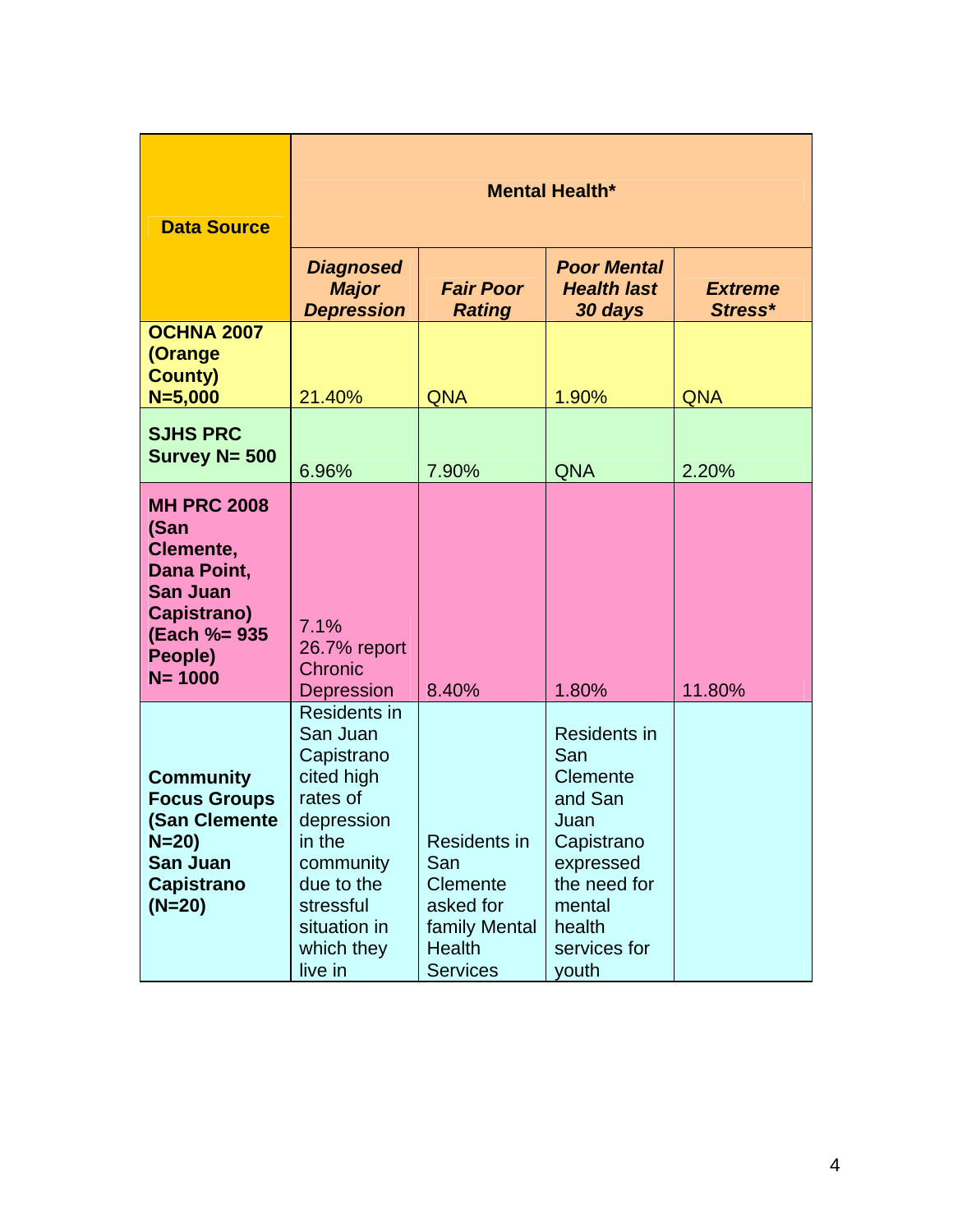| <b>Data Source</b>                                                                                                                | <b>Heart Disease</b>                                      |                                                    | <b>Asthma</b> |                 |
|-----------------------------------------------------------------------------------------------------------------------------------|-----------------------------------------------------------|----------------------------------------------------|---------------|-----------------|
|                                                                                                                                   | <b>Hypertension*</b>                                      | Cholesterol*                                       | <b>Adults</b> | <b>Children</b> |
| <b>OCHNA 2007</b><br>(Orange<br><b>County)</b><br>$N = 5,000$                                                                     | <b>QNA</b>                                                | <b>QNA</b>                                         | <b>QNA</b>    | <b>QNA</b>      |
| <b>SJHS PRC</b><br>Survey N= 500                                                                                                  | 27.35%                                                    | 31.85%                                             | 3.83%         | 14.02%          |
| <b>MH PRC 2008</b><br>(San<br>Clemente,<br>Dana Point,<br><b>San Juan</b><br>Capistrano)<br>(Each %= 935<br>People)<br>$N = 1000$ | 26.4% have<br>been told that<br>blood pressure<br>is high | 26.9% have<br>been told<br>cholesterol<br>was high | 12.70%        | 8.60%           |
| <b>Community</b><br><b>Focus Groups</b><br>(San Clemente<br>N=20)<br>San Juan<br><b>Capistrano</b><br>$(N=20)$                    |                                                           |                                                    |               |                 |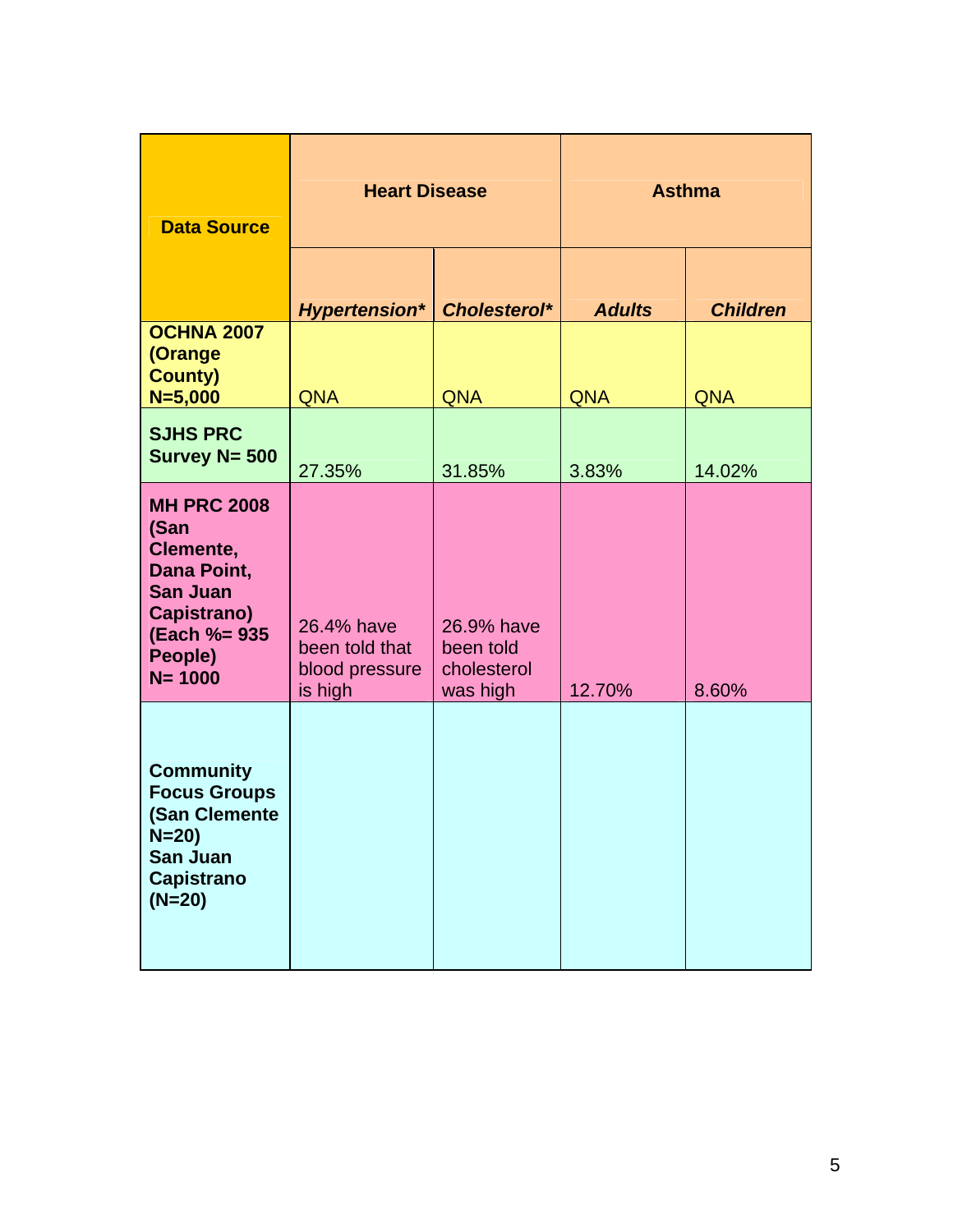| <b>Data Source</b>                                                                                                                | <b>Obesity</b>            |                                                                                                                    |                                                                                                                                                                                                                                              | Cancer*     |
|-----------------------------------------------------------------------------------------------------------------------------------|---------------------------|--------------------------------------------------------------------------------------------------------------------|----------------------------------------------------------------------------------------------------------------------------------------------------------------------------------------------------------------------------------------------|-------------|
|                                                                                                                                   | Adults*                   | Children*                                                                                                          | <b>NO Access</b><br>to<br><b>Recreation</b>                                                                                                                                                                                                  | <b>Skin</b> |
| <b>OCHNA 2007</b><br>(Orange<br><b>County)</b><br>$N = 5,000$                                                                     | 40.5%<br>Overweight       | 6.7%<br>Overweight                                                                                                 | 10.50%                                                                                                                                                                                                                                       | <b>QNA</b>  |
| <b>SJHS PRC</b><br>Survey $N = 500$                                                                                               | 18.04                     | 14.40%                                                                                                             | <b>QNA</b>                                                                                                                                                                                                                                   | 7.68%       |
| <b>MH PRC 2008</b><br>(San<br>Clemente,<br>Dana Point,<br><b>San Juan</b><br>Capistrano)<br>(Each %= 935<br>People)<br>$N = 1000$ | 16.7% are<br><b>Obese</b> | $6.4$ are<br>Overweight                                                                                            | 4.6% lack of<br>outdoor<br>areas,<br>3.6%<br>neighborhood<br>concerns                                                                                                                                                                        | 9.20%       |
| <b>Community</b><br><b>Focus Groups</b><br>(San Clemente<br>$N = 20$<br><b>San Juan</b><br><b>Capistrano</b><br>$(N=20)$          |                           | <b>Resident sin</b><br>Dana point<br>expressed<br>concerns for<br>high level of<br>obesity ion<br>the<br>community | Residents in<br>Dana Point<br>and San<br>Juan<br>Capistrano<br>expressed<br>the need for<br>activities to<br>keep youth<br>active.<br><b>Residents in</b><br>San Juan<br>Capistrano<br>mentioned<br>lack of space<br>for adult<br>recreation |             |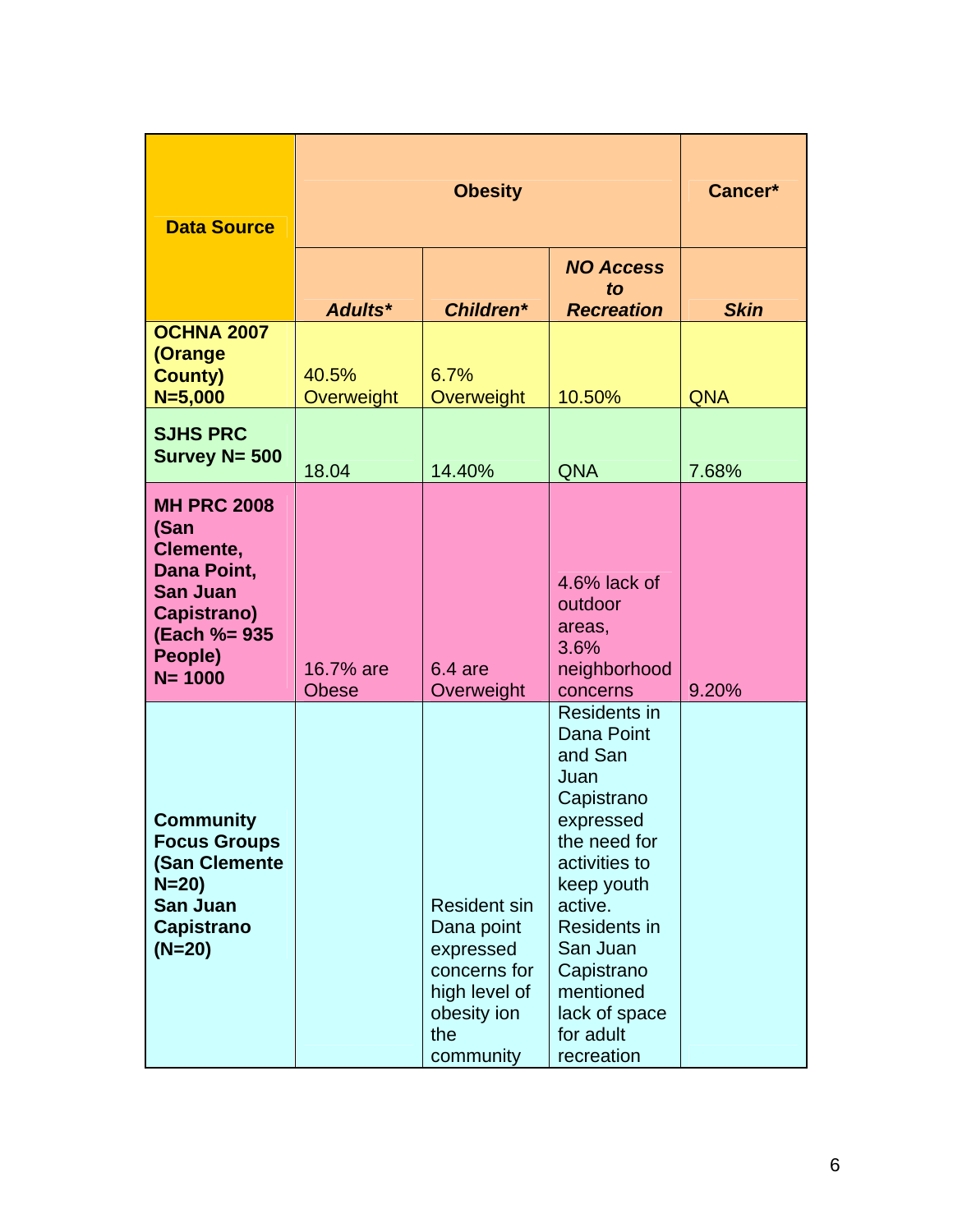| <b>Data Source</b>                                                                                                                | <b>Mammogram</b> | <b>Pap Smear</b> |                                     | <b>Influenza Vaccinations*</b>                      |
|-----------------------------------------------------------------------------------------------------------------------------------|------------------|------------------|-------------------------------------|-----------------------------------------------------|
|                                                                                                                                   | Past 2 years     | Past 3 years     | 18-64<br>(Have Not)                 | $65+$<br>(Have Had)                                 |
| <b>OCHNA 2007</b><br>(Orange<br><b>County)</b><br>$N = 5,000$                                                                     | 95.30%           | 96%              | 24.3% have<br>not had a flu<br>shot | <b>QNA</b>                                          |
| <b>SJHS PRC</b><br>Survey N= 500                                                                                                  | 79.88%           | 88.58%           | 27.40%                              | 72.60%                                              |
| <b>MH PRC 2008</b><br>(San<br>Clemente,<br>Dana Point,<br><b>San Juan</b><br>Capistrano)<br>(Each %= 935<br>People)<br>$N = 1000$ | 85.40%           | 84.10%           | 65.6% have<br>not had a flu<br>shot | 77.2%<br>received a<br>flu shot in<br>the past year |
| <b>Community</b><br><b>Focus Groups</b><br>(San Clemente<br>$N=20$ )<br><b>San Juan</b><br><b>Capistrano</b><br>$(N=20)$          |                  |                  |                                     |                                                     |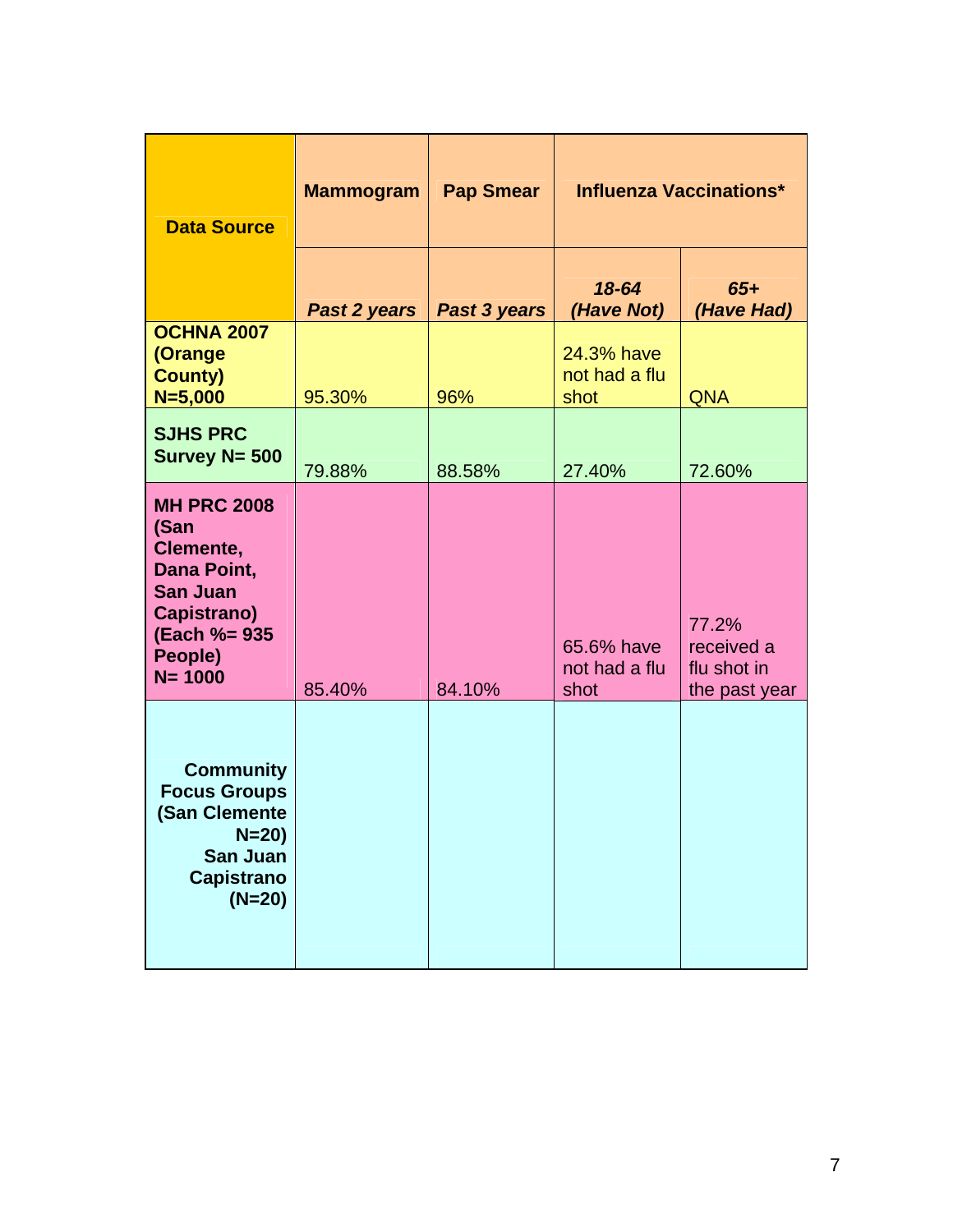| <b>Data Source</b>                                                                                                                | <b>Pneumonia Vaccinations*</b> |                         | <b>Alcohol Use</b>                                  |  |
|-----------------------------------------------------------------------------------------------------------------------------------|--------------------------------|-------------------------|-----------------------------------------------------|--|
|                                                                                                                                   | 18-64                          | $65+$                   | <b>Binge</b><br><b>Drinking</b>                     |  |
| <b>OCHNA 2007</b><br>(Orange<br><b>County)</b><br>$N = 5,000$                                                                     | <b>QNA</b>                     | <b>QNA</b>              | 9.5 % (avg.<br>5+ drinks in<br>the past 30<br>days) |  |
| <b>SJHS PRC</b><br>Survey $N = 500$                                                                                               | 21%                            | 61.90%                  | 16.57%                                              |  |
| <b>MH PRC 2008</b><br>(San<br>Clemente,<br>Dana Point,<br><b>San Juan</b><br>Capistrano)<br>(Each %= 935<br>People)<br>$N = 1000$ | 27.8% have<br>received.        | 69.2% have<br>received. | 18.40%                                              |  |
| <b>Community</b><br><b>Focus Groups</b><br>(San Clemente<br>$N = 20$<br><b>San Juan</b><br><b>Capistrano</b><br>$(N=20)$          |                                |                         |                                                     |  |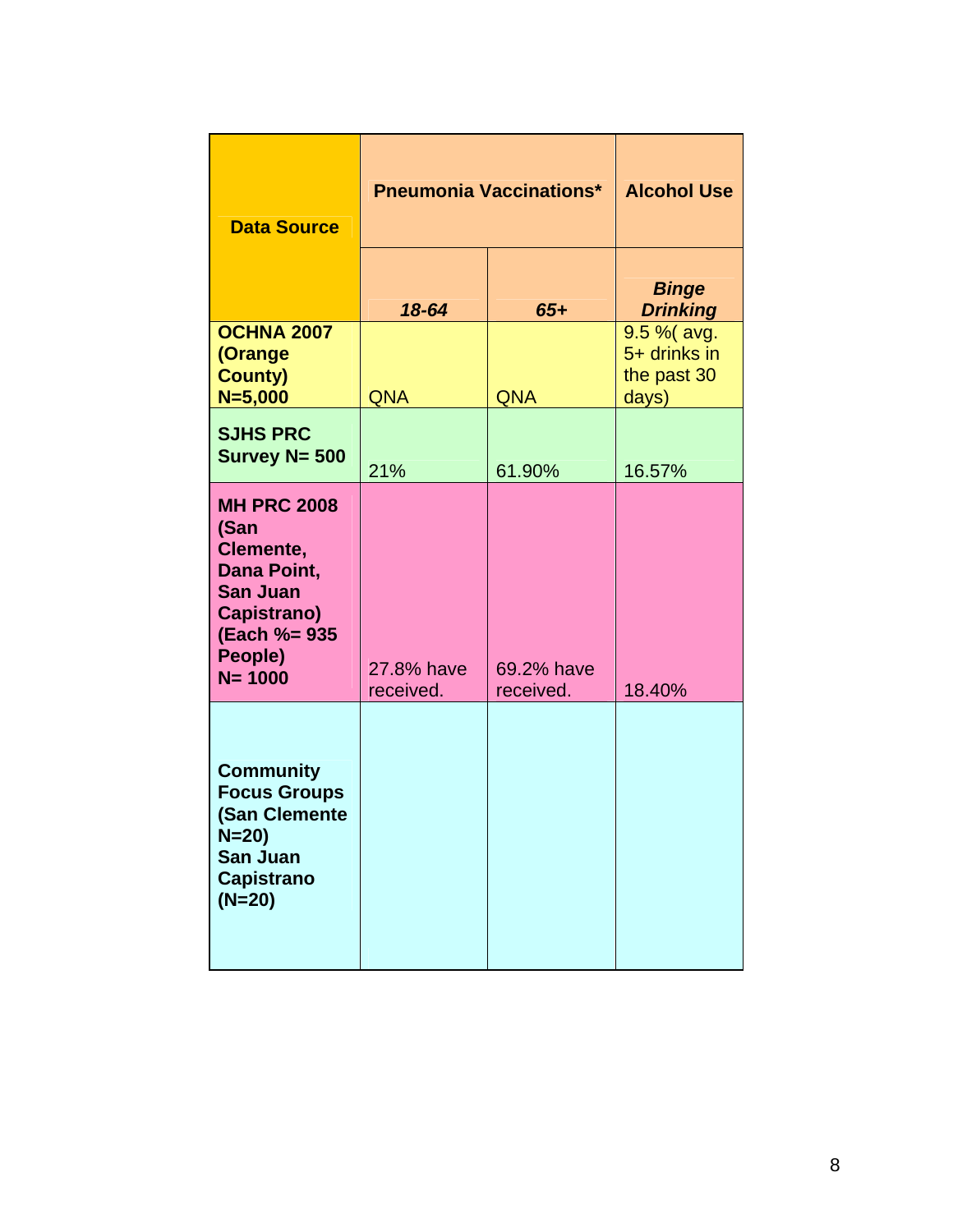| <b>Data Source</b>                                                                                                                 | <b>Affordable</b><br><b>Housing</b>                                                         | <b>Median</b><br><b>Contract</b><br><b>Rent</b>                                            | <b>Household</b><br><b>Size</b> | <b>Rent 35%</b><br><b>Greater than</b><br><b>HH Income</b>                                                                                                                                     | <b>Education</b>                                                                                                                                                        |
|------------------------------------------------------------------------------------------------------------------------------------|---------------------------------------------------------------------------------------------|--------------------------------------------------------------------------------------------|---------------------------------|------------------------------------------------------------------------------------------------------------------------------------------------------------------------------------------------|-------------------------------------------------------------------------------------------------------------------------------------------------------------------------|
|                                                                                                                                    | <b>Hardship</b>                                                                             | $\boldsymbol{\mathsf{S}}$                                                                  | $5+$                            | Yes-%                                                                                                                                                                                          | <b>No HS</b><br><b>Diploma</b>                                                                                                                                          |
| <b>OCHNA 2007</b><br>(Orange<br><b>County)</b><br>$N = 5,000$                                                                      | <b>QNA</b>                                                                                  | <b>QNA</b>                                                                                 | 21.70%                          | <b>QNA</b>                                                                                                                                                                                     | 1.16%                                                                                                                                                                   |
| <b>SJHS PRC</b><br>Survey N= 500                                                                                                   | <b>QNA</b>                                                                                  | <b>QNA</b>                                                                                 | 12.40%                          | <b>QNA</b>                                                                                                                                                                                     | 6.60%                                                                                                                                                                   |
| <b>MH PRC 2008</b><br>(San<br>Clemente,<br>Dana Point,<br><b>San Juan</b><br>Capistrano)<br>(Each %= 935)<br>People)<br>$N = 1000$ | 17% worked<br>extra<br>job/hours to<br>pay rent.<br>75.4% rate<br>availability<br>fair/poor | 19.8% pay<br>$$1,500$ or<br>more on<br>rent, 19.5%<br>spend<br>$$2,500$ or<br>more on rent | <b>QNA</b>                      | <b>QNA</b>                                                                                                                                                                                     | 9.30%                                                                                                                                                                   |
| <b>Community</b><br><b>Focus Groups</b><br>(San Clemente<br>$N = 20$<br><b>San Juan</b><br><b>Capistrano</b><br>$(N=20)$           |                                                                                             |                                                                                            |                                 | Residents in<br>San<br>Clemente,<br>Dana Point<br>and San<br>Juan<br>Capistrano<br>expressed<br>the issue of<br>household<br>overcrowding<br>due to the<br>high cost of<br>rest in the<br>area | Community<br>residents in<br>San Juan<br>Capistrano<br>expressed<br>the need for<br>career and<br>education<br>preparation<br>programs for<br>youth in the<br>community |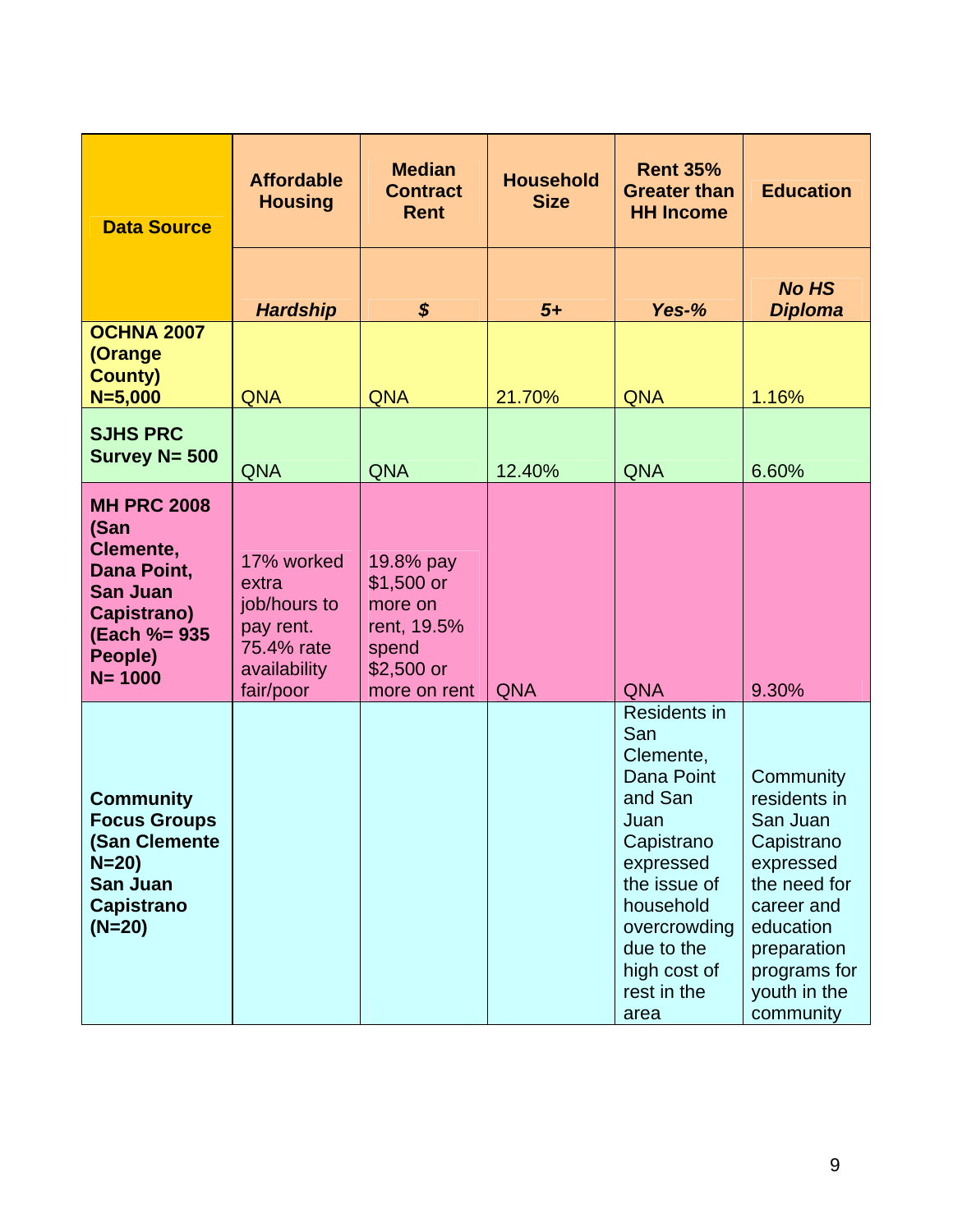# **C. Identification and Selection of DUHN Communities**

In general, Mission's service area reflects a high degree of health and quality of life. However pockets of high need were identified in the cities of San Clemente, Dana Point, San Juan Capistrano, Laguna Niguel, Mission Viejo, Lake Forest and Rancho Santa Margarita. These areas were determined based on Key Drivers for Community Vulnerability, which include median household income, number of people living in a home, health insurance coverage, highest educational level, etc. The following map identifies these areas in random order.

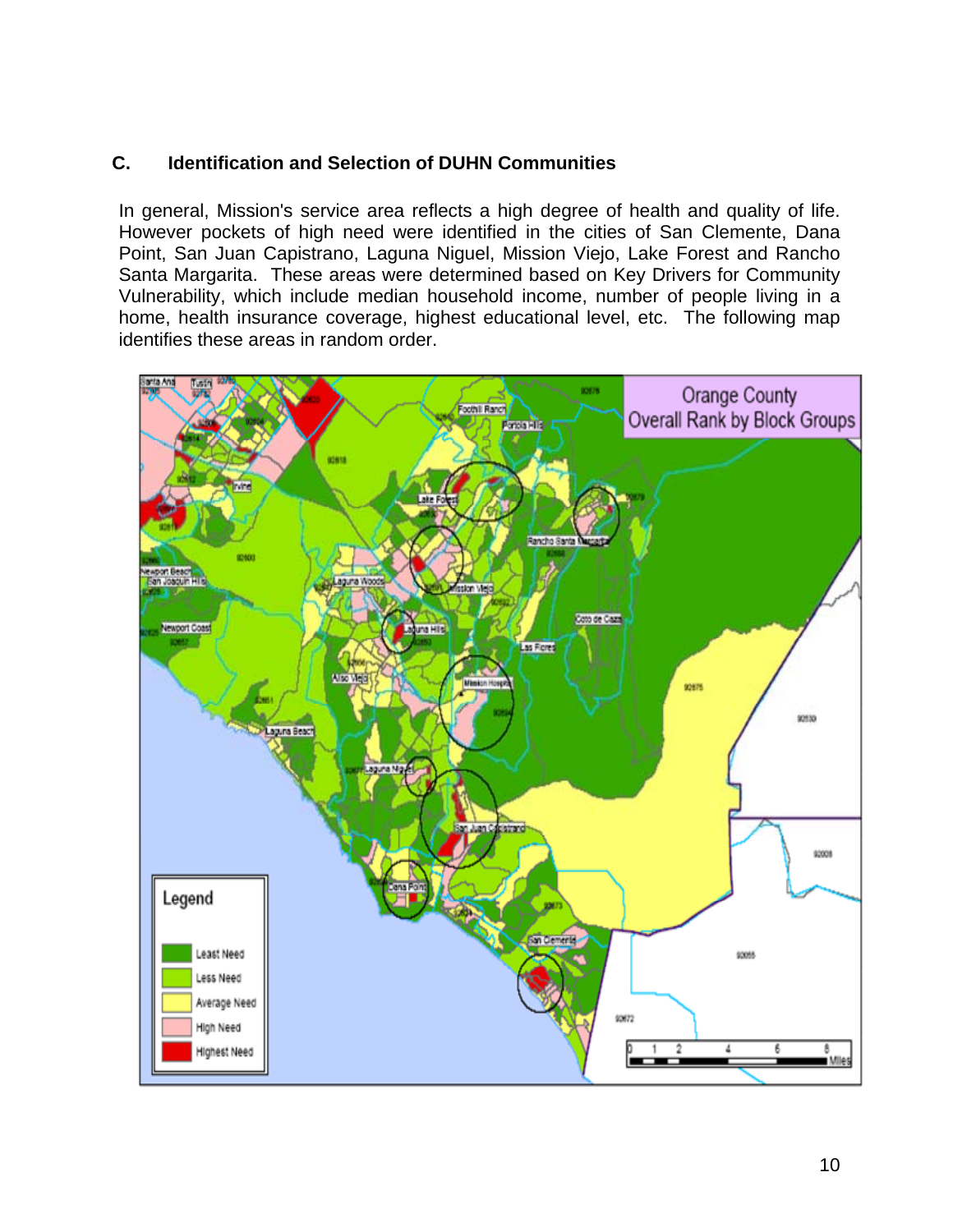Although needs were identified in 8 areas, based on hospital resources and partnerships and in an effort to show significant outcomes at the end of the three-year plan, a decision was made to focus on the cities of San Clemente, Dana Point and San Juan Capistrano. This decision was made in partnership with Community Benefit Department Staff, the hospital Executive Team and the Community Benefit Committee. Below is a table highlighting the key factors that were taken into consideration in selecting these three communities.

| <b>DUHN Community</b> | <b>Key Community Issues</b>                                                                                                                                                                                                                                                                                                                                                        | <b>Key Community Assets</b>                                                                                                                                                                                                                                                                                   |
|-----------------------|------------------------------------------------------------------------------------------------------------------------------------------------------------------------------------------------------------------------------------------------------------------------------------------------------------------------------------------------------------------------------------|---------------------------------------------------------------------------------------------------------------------------------------------------------------------------------------------------------------------------------------------------------------------------------------------------------------|
| <b>San Clemente</b>   | Cardiovascular risk factors<br>High incidence of drinkers<br>$\bullet$<br>and binge drinkers.<br>Difficulty accessing<br>healthcare in the past year.<br>Community clinics are far<br>away.<br>Lack an accessible family<br>resource center.<br>Lack of affordable<br>childcare.<br>Lack of centers to keep<br>kids active.<br>Ineffective bus routes.<br>High rents.<br>$\bullet$ | City-sponsored<br>$\bullet$<br>programs for adults<br>Programs for<br>$\bullet$<br>children and youth.<br>City-sponsored<br>$\bullet$<br>transportation<br>School and Boys<br>and Girls Club<br>collaboration<br><b>English literacy</b><br>classes<br>Public parks<br>City low-cost<br>$\bullet$<br>services |
| <b>Dana Point</b>     | Difficulty accessing care in<br>$\bullet$<br>the past year<br>Lack of adult physical<br>activity.<br>High cost of living<br>Lack of childcare<br>programs.<br>Lack of support services<br>for seniors.<br>Lack of transportation<br>٠<br>Lack of information on<br>community resources.<br>Teen pregnancy.<br>High rents.                                                          | Lots of parks<br>$\bullet$<br>Very little gang<br>activity<br>Clean city<br><b>Recreational courts</b><br>$\bullet$<br>Churches (Felipe de<br>$\bullet$<br>Jesus, St. Edwards)<br><b>English Literacy</b><br>$\bullet$<br><b>Classes</b><br><b>Tourist attraction</b><br>Little drug addiction<br>$\bullet$   |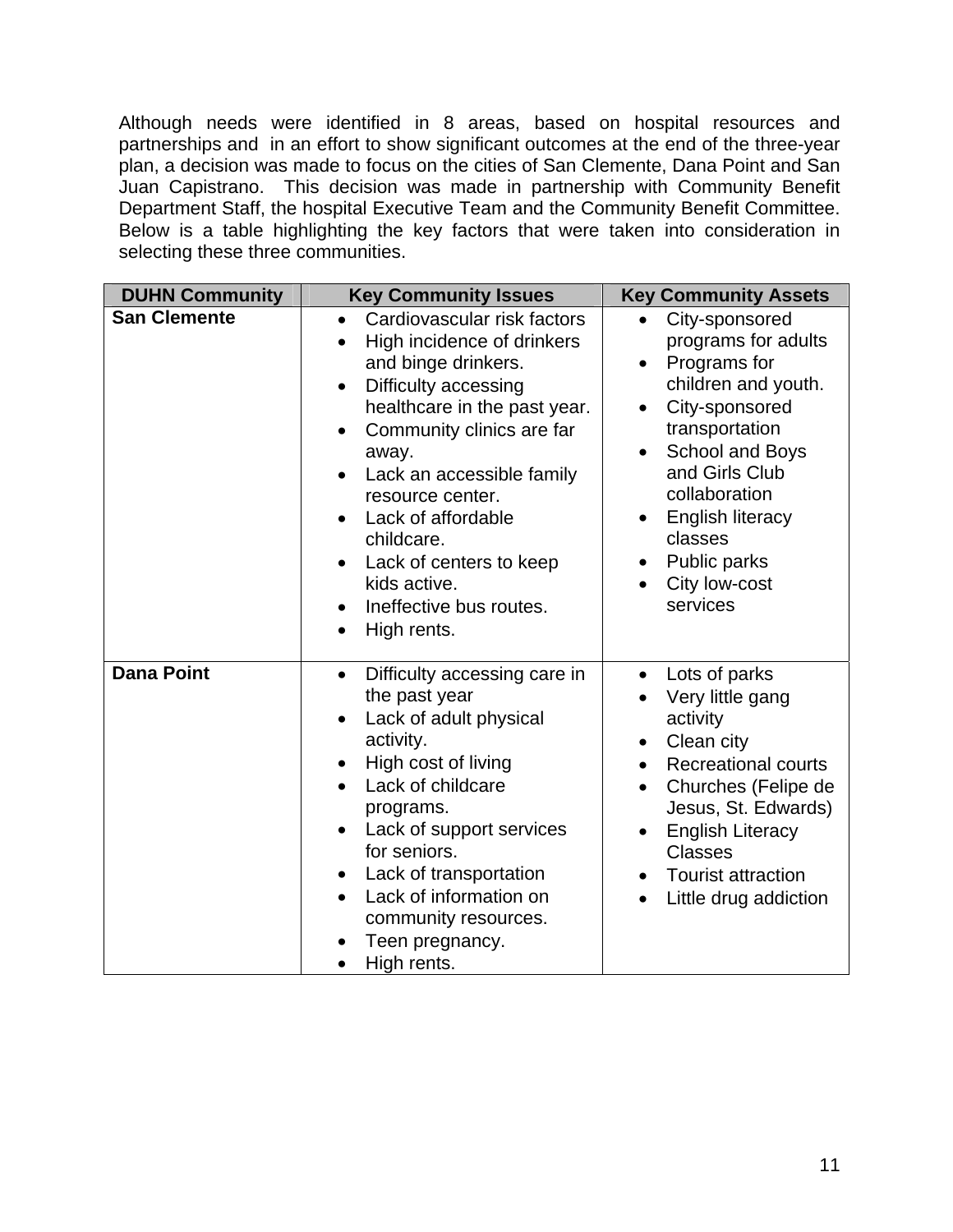| <b>DUHN Community</b>         | <b>Key Community Issues</b>                                                                                                                                                                                                                                                                                                                                                                                                                                                                                                                   | <b>Key Community Assets</b>                                                                                                                                      |
|-------------------------------|-----------------------------------------------------------------------------------------------------------------------------------------------------------------------------------------------------------------------------------------------------------------------------------------------------------------------------------------------------------------------------------------------------------------------------------------------------------------------------------------------------------------------------------------------|------------------------------------------------------------------------------------------------------------------------------------------------------------------|
| San Juan<br><b>Capistrano</b> | Difficulty accessing care for<br>$\bullet$<br>children in the past year.<br>Fair/Poor condition of<br>homes in the community.<br>Fair/Poor mental Health<br>% of children that are<br>overweight.<br><b>Financial strategy</b><br>$\bullet$<br>education (e.g., predatory<br>loans).<br>Lack of a cultural<br>community center.<br>Lack of places for children<br>to play.<br>Children's mental health.<br>Overcrowded housing<br>High rents.<br><b>Expensive grocery stores</b><br>$\bullet$<br>Lack of educational<br>support for students. | Low prevalence of<br>skin cancer<br>Low incidence of<br>smokers and<br>drinkers.<br>Great resident-lead<br>$\bullet$<br>community groups.<br>Historic community. |

# **D. Initiative Prioritization Process**

The process of prioritization involved many levels of engagement from internal and external stakeholders. Each programmatic element for the next three years needed to demonstrate a documented need in one or more of the above health needs assessments. A process of reflection was undertaken by the Mission Hospital Community Benefit Staff and Community Benefit Committee to determine what areas could be focused on based on community need and hospital resources. A mind mapping process was used in which the top needs in the community were highlighted. A voting process was established in which the participants were asked to use the criteria of: major community need, potential for impact, available Mission Hospital resources, community resources, and established or potential partnerships. At the conclusion of this process five key initiatives were chosen to address the areas of **Primary Care, Depression, Childhood Obesity, Post-Secondary Education and Affordable Homes.** 

To ensure significant outcomes in these five key areas, research was conducted to determine evidenced-based practices in the field of community health. Strategic Planning sessions were convened, which included representation from Mission Hospital Community Benefit Staff, the Executive Team, Nursing and the Community Benefit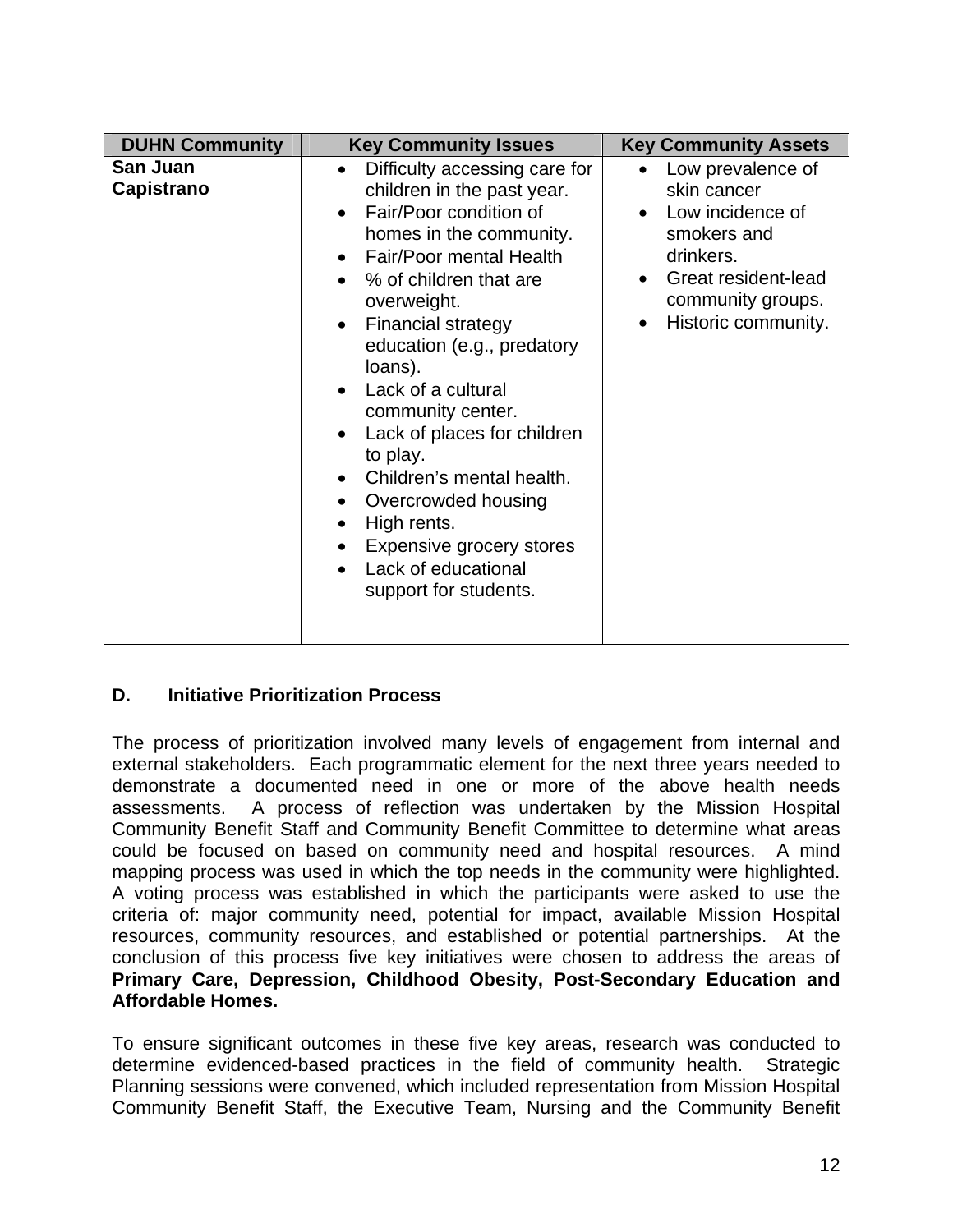Committee. Additionally community organizations and residents were invited to help in the determination of the direction of the plan. An emphasis was put on creating this plan as a community plan rather than a Mission Hospital plan which helped to encourage community engagement and accountability. The strategic plan groups met on an average of three times and have agreed to continue to meet through the next three years to track progress.

# **E. FY 09 – FY 11 Community Benefit Plan**

Mission Hospital has identified the five key initiative areas of Primary Care, Depression, Childhood Obesity, post Secondary Education and Affordable Homes as the focus for the FY 09-11 Community Benefit Plan. Significant efforts and resources will be allocated with the expectation of clear and measurable outcomes. For each initiative key strategies and measures have been established that will help to accomplish the identified outcome goal. Collaboratives have been established consisting of both hospital and community stakeholders to help in the implementation of the strategic plan and to track progress. Each initiative was based on evidence based practices in the field of community health and the Advancing the State of the Art in Community Benefit (ASACB) criteria.

Below is a brief description of the outcome goal and strategies that will be used to help address the key community issue.

# **Primary Care**

The Primary Care Initiative outcome goal will be to increase access to primary care at Camino Health Center. The strategies to increase access will focus on enhancing revenue streams for the clinic, enhancing and implementing information technology systems, strengthening provider teams to provide high quality and efficient care, and on improving efficiencies of workflow by using performance improvement methodologies.

# **Depression**

The Depression Initiative outcome goal will be to increase # of persons 300% below FPL from south Orange County who engage in services for depression (services include counseling, support services & medication). The strategies used will focus on increasing early identification and intervention for individuals and families, increasing community awareness and acceptance of depression, increasing capacity to provide services, increasing availability of services and increasing cultural and linguistic appropriateness of providers.

# **Childhood Obesity**

The Childhood Obesity outcome goal will be to reduce the prevalence of obesity in underserved children 3-11 years old. The strategies used will focus on increasing regular practice by families around healthy foods and physical activities, increasing the number of new or expanded school-based nutrition/physical activity programs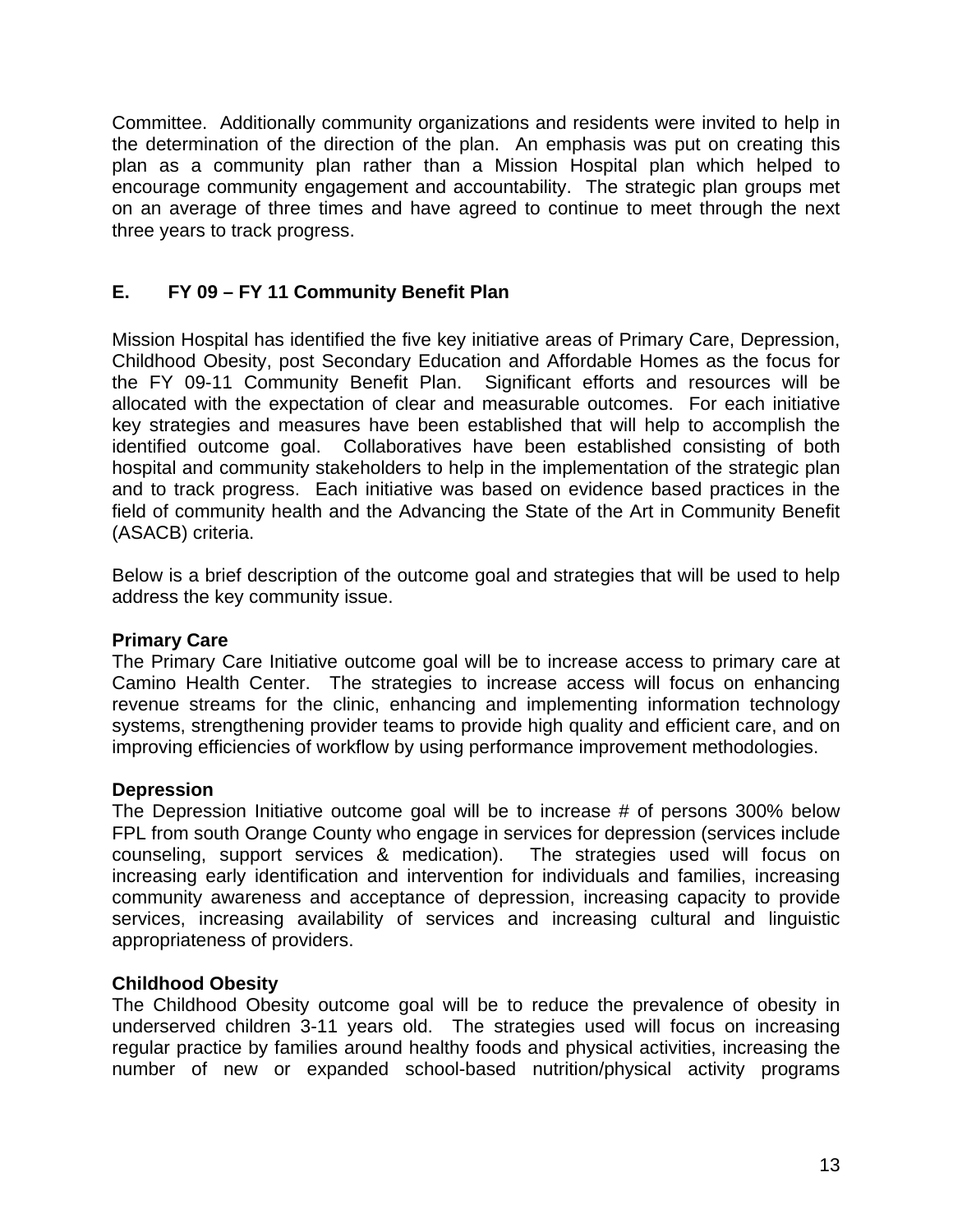addressing obesity, and increasing community options for healthy foods and physical activities.

### **Post-Secondary Education**

The Post-Secondary Education outcome goal will be to increase participation of youth in post-secondary education/training within three years of graduation with a focus on students in San Clemente, Dana Point and San Juan Capistrano. The strategies used will focus on changing expectations about post-secondary education/training careers with teachers, students parents and the community; increasing exposure to careers and educational options and the process; and empowering students to take control of their futures.

#### **Affordable Homes**

The Affordable Homes outcome goal will be to increase affordable homes in south Orange County with a special focus in the cities of San Clemente, Dana Point, San Juan Capistrano and Mission Viejo. The strategies used will focus on increasing the number of public or private policies that support affordable homes, increasing broadbased community advocacy groups/organizations that identify and act on affordable homes as a priority, and collaborating to create new affordable homes.

The following tables provide additional detail related to each initiative.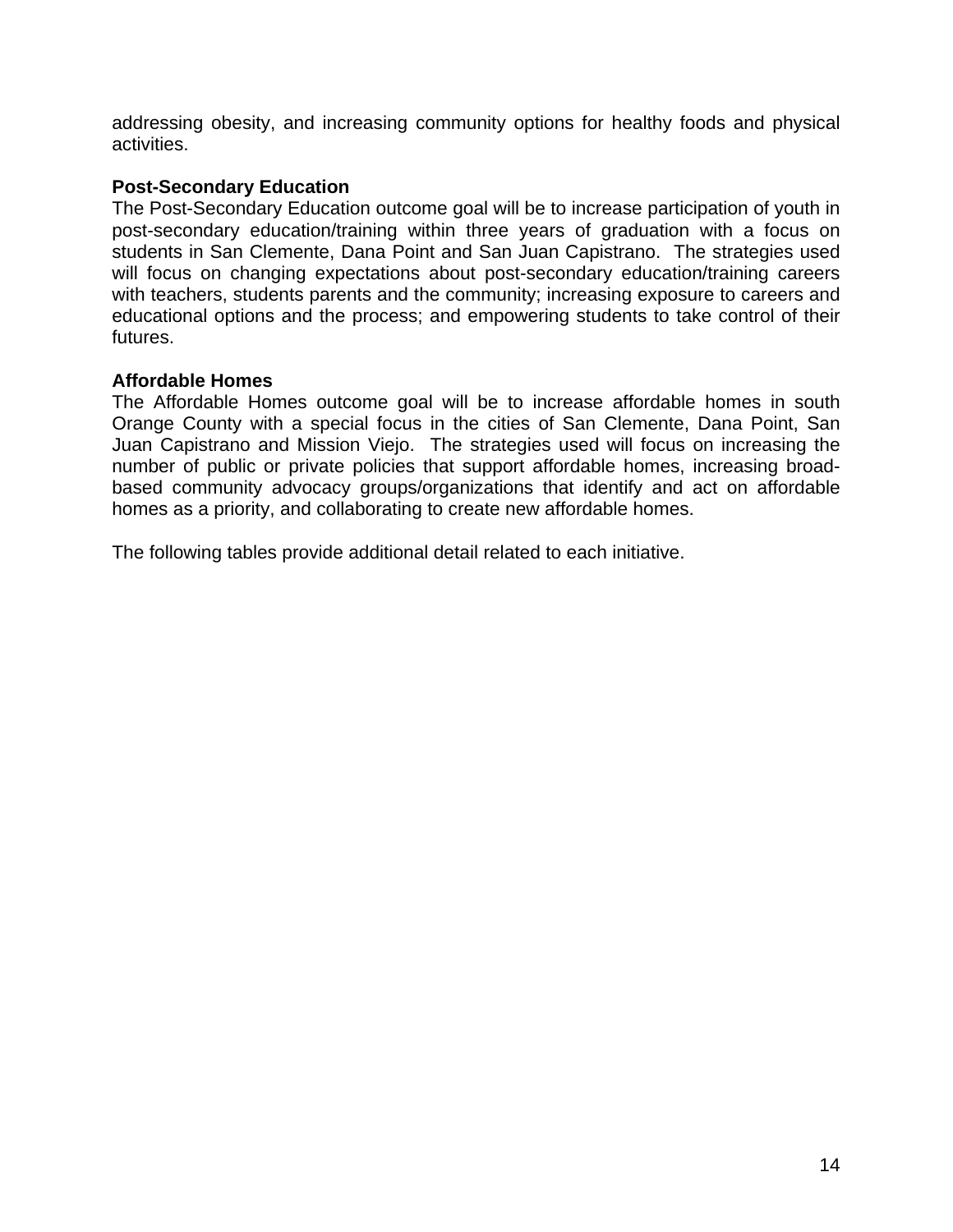**Initiative: Primary Care** 

**Activity/Program Name(s):** *1.* Camino Health Center

**Outcome Measure (if available):** Increase # of unduplicated patients (excludes WIC) in targeted service area.

 **DUHN Target group:** San Clemente, Dana point, San Juan Capistrano

**Activity 1: Content category of activity/program:** Community Health Improvement Services

Sub-content category of activity/program: **Primary Care (A2a)** 

#### **How does this initiative fit with the identified DUHN needs and assets?**

- 23.6% difficulty accessing healthcare in the past year.
- 71.3% have a specific source of ongoing care.
- 64.2% have had a routine check-up in the past year.
- 15% rate local healthcare as Fair/Poor
- 13.1% of respondents indicated Camino Health Center as their primary source of care.
- Community identified need for additional community clinics.

| <b>GOAL</b>                                | <b>STRATEGY(IES)</b>                  | <b>STRATEGY(IES) MEASURE</b>                               |
|--------------------------------------------|---------------------------------------|------------------------------------------------------------|
| <b>Increase access to Primary</b><br>Care. | 1. Enhance Revenue                    | Strategy 1 - Measure: Gross revenue \$'s for Primary Care. |
|                                            | 2. IT Systems                         | Strategy 2 - Measure: % of appointments scheduled on IT    |
|                                            | 3. Strengthen provider team           | system.<br>% of records electronically archived.           |
|                                            |                                       |                                                            |
|                                            | 4. Improve efficiencies of work flow. | Strategy 3 - Measure: Provider vacancy rate.               |
|                                            |                                       | Strategy 3 - Measure: # of Rapid Improvement Events.       |
|                                            |                                       |                                                            |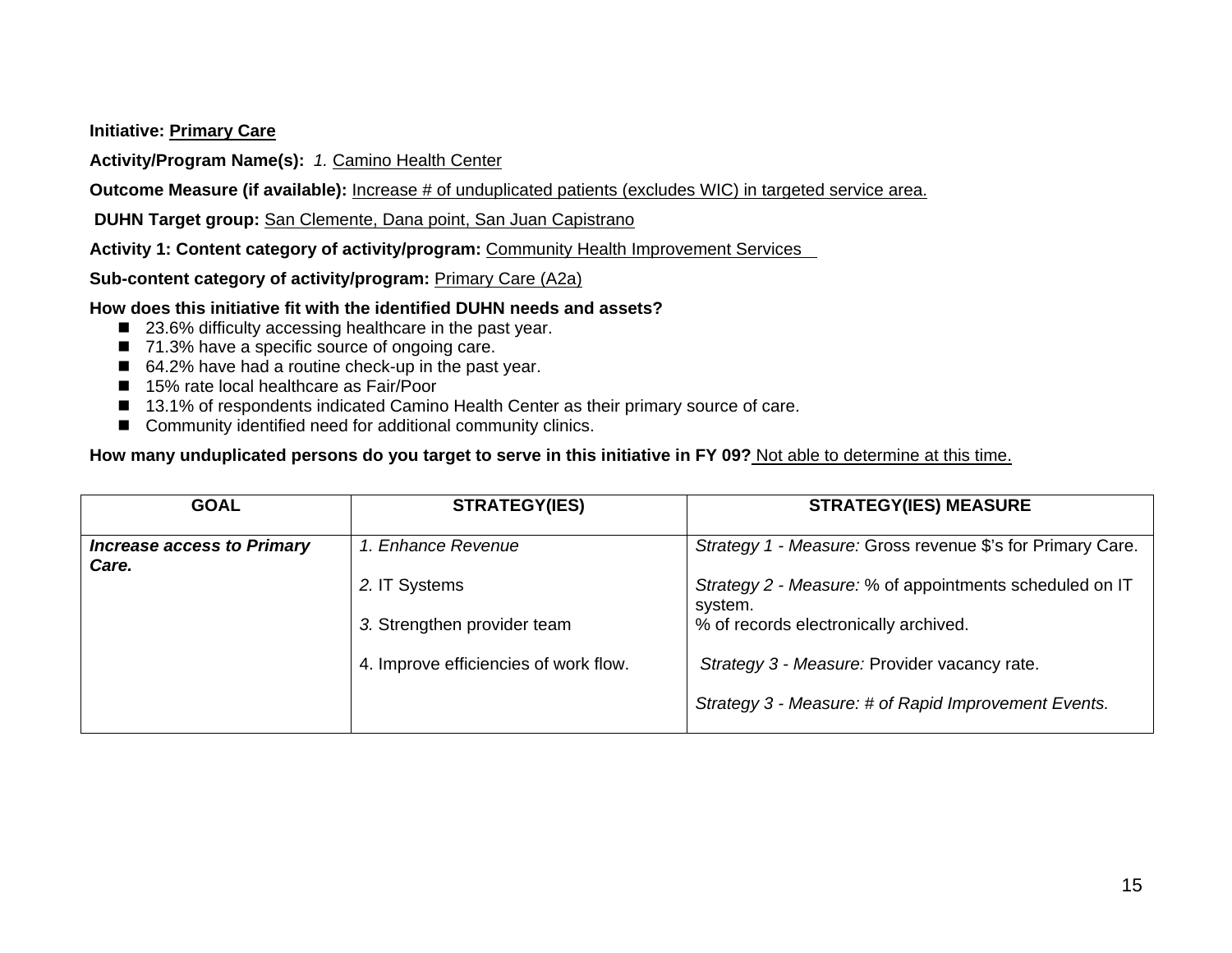#### **Initiative: Depression**

**Activity/Program Name(s):** *1.* Community Mental Health Initiatives

**Outcome Measure (if available):** # of persons\* who attend 3 or more sessions/services

**DUHN Target group:** San Clemente, Dana point, San Juan Capistrano\_

**Activity 1: Content category of activity/program:** Community Health Improvement Services

**Sub-content category of activity/program: Behavioral Health Services (A2c)** 

**How does this initiative fit with the identified DUHN needs and assets?** 

- 7.1% diagnosed with depression.
- 26.7% report chronic depression.
- 15.9% have taken medication for depression.
- 8.4% rate Mental Health as Fair/Poor.
- 11.8% rate day as extremely stressful.
- 24.7 have sought professional help with a Mental or Emotional problem.

| <b>GOAL</b>                                                  | <b>STRATEGY(IES)</b>                                             | <b>STRATEGY(IES) MEASURE</b>                                                  |
|--------------------------------------------------------------|------------------------------------------------------------------|-------------------------------------------------------------------------------|
| Increase # of persons 300%                                   | 1. Increase early identification and                             | Strategy 1 - Measure: # of Primary Care Practices that                        |
| below FPL from SOC who<br>engage in services for             | intervention for individuals and families.                       | make referrals for depression.                                                |
| depression (services include<br>counseling, support services | 2. Increase community awareness and<br>acceptance of depression. | Strategy 2 - Measure: # of people seeking information or<br>help.             |
| & medication)                                                | 3. Increase capacity to provide services.                        | Strategy 3 - Measure: # of providers serving targeted area.                   |
|                                                              | 4. Increase availability of services.                            | Strategy 4 - Measure: # of services in non-clinical settings.                 |
|                                                              | 5. Increase cultural/linguistic<br>appropriateness.              | Strategy 5 - Measure: # of service providers who are<br>bilingual/bicultural. |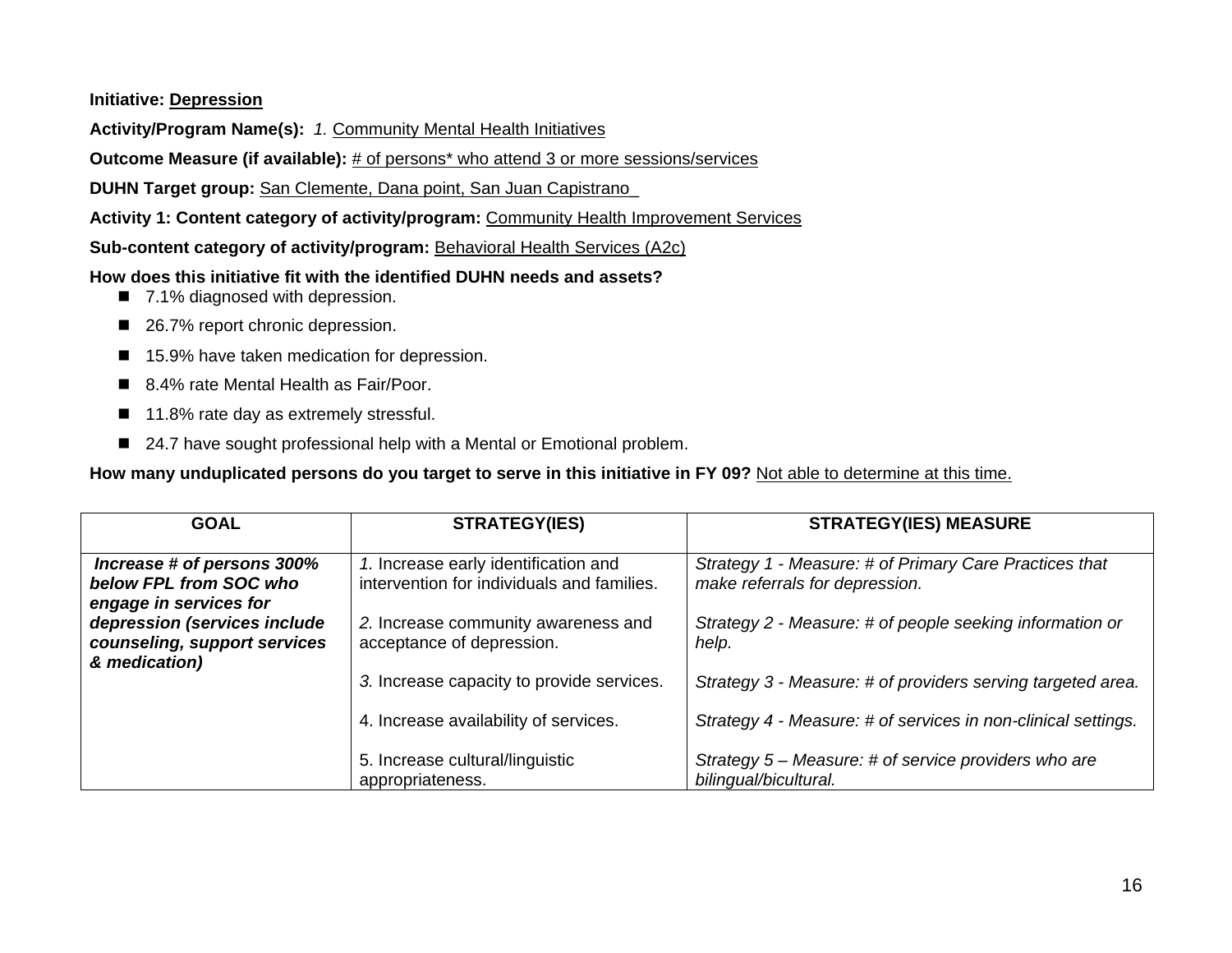**Initiative: Childhood Obesity**

**Activity/Program Name(s):** *1. Obesity*\_\_\_\_\_\_\_\_\_\_\_\_\_\_

**Outcome Measure (if available):** Decrease BMI or BMI velocity in underserved children 3-11 years old with BMI's above 85th percentile.

**DUHN Target group:** San Clemente, San Juan Capistrano, Dana Point, Lake Forest

**Activity 1: Content category of activity/program:** Community Health Improvement\_\_\_

**Sub-content category of activity/program: Community Health Education (A1)** 

**How does this initiative fit with the identified DUHN needs and assets?** 

- **56.1% of adults have a BMI <18.5 or 25+**
- 54.4% are overweight
- 16.8% are obese
- 16% of children are at risk and/ or overweight <u>></u>85% (Service Area Wide)
- **6.4% of children (ages 6-17 are overweight) (Target Communities)**
- **44.1% report eating 3 or more serving of junk food per week.**
- 27.4% did not use a park or recreational facility in the past year.

| <b>GOAL</b>                                                                   | <b>STRATEGY(IES)</b>                                                                          | <b>STRATEGY(IES) MEASURE</b>                                                                                                                                                                                                              |
|-------------------------------------------------------------------------------|-----------------------------------------------------------------------------------------------|-------------------------------------------------------------------------------------------------------------------------------------------------------------------------------------------------------------------------------------------|
| Reduce the prevalence of<br>obesity in underserved<br>children 3-11 years old | 1. Increase regular practice by families<br>around healthy foods and physical<br>activities.  | Strategy 1 - Measure: Number of family members effecting<br>positive changes in physical activities and/or eating<br>behaviors, based on self-report.                                                                                     |
|                                                                               | 2. Increase number of new or expanded<br>school-based programs addressing<br>student obesity. | Strategy 2 - Measure: Number of new or expanded school-<br>based nutrition &/or physical activity programs added.                                                                                                                         |
|                                                                               | 3. Increase accessible community options<br>for healthy foods and physical activities.        | Strategy 3 - Measure: Number of new, culturally<br>appropriate, affordable food options within walking distance<br>of low-income neighborhoods.<br>Number of accessible, new or expanded, community-<br>based, physical activity options. |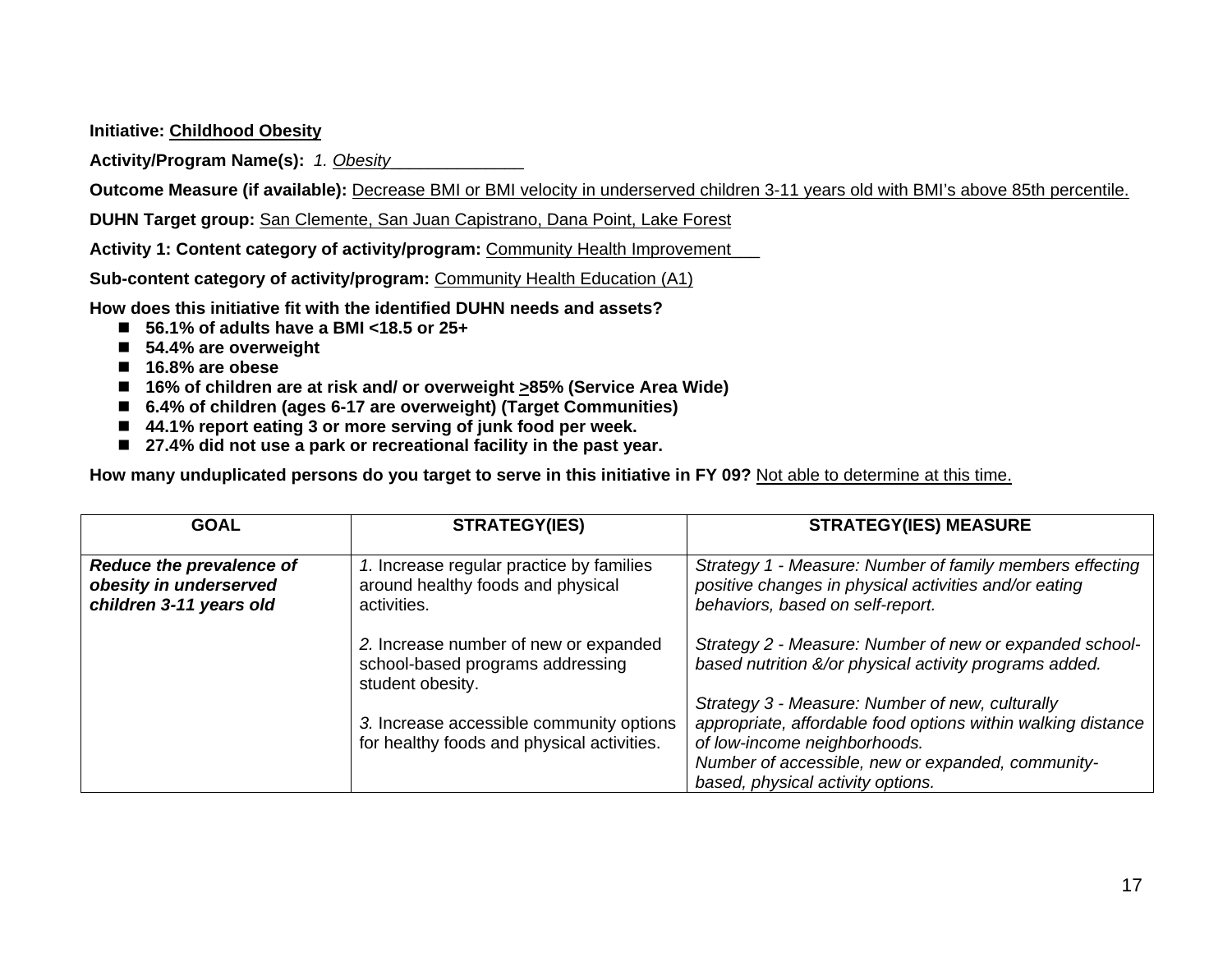### **Initiative: Post Secondary Education**

 **Activity/Program Name(s):** *1.* Literacy Awareness Program

- *2.* Taller San Jose
	- *3.* Project Search

**Outcome Measure (if available):** % of youth who start post-secondary education or training within 3 years after graduation.

 **DUHN Target group:** San Clemente, Dana point, San Juan Capistrano\_

**Activity 1: Content category of activity/program:** Community Health Improvement Services

**Sub-content category of activity/program:** Lectures/Workshops (A1a)

Activity 2: Content category of activity/program: Community Building Activities

**Sub-content category of activity/program: Economic Development (F2)** 

**Activity 3: Content category of activity/program:** Community Building Activities

**Sub-content category of activity/program: Career Development (F5c)** 

**How does this initiative fit with the identified DUHN needs and assets?** 

- 9.30% do not have a high school diploma.
	- 23% in San Juan Capistrano.
- 21.7% rate schools as Fair/Poor.
- 11.8% rate adult educational opportunities as Fair/Poor.
- Community has identified the need for better college prep and career development opportunities.

| How many unduplicated persons do you target to serve in this initiative in FY 09? Not able to determine at this time. |  |
|-----------------------------------------------------------------------------------------------------------------------|--|
|-----------------------------------------------------------------------------------------------------------------------|--|

| <b>GOAL</b>                                                                                                 | <b>STRATEGY(IES)</b>                                                                                                                                                                                      | <b>STRATEGY(IES) MEASURE</b>                                                                                                                                                                                                                                                        |
|-------------------------------------------------------------------------------------------------------------|-----------------------------------------------------------------------------------------------------------------------------------------------------------------------------------------------------------|-------------------------------------------------------------------------------------------------------------------------------------------------------------------------------------------------------------------------------------------------------------------------------------|
| Increase participation of youth<br>in post-secondary education/<br>training within 3 years of<br>graduation | 1. Change expectations about post-<br>secondary education/training careers with<br>teachers, students, parents and<br>community.<br>2. Increase exposure to careers,<br>educational options, and process. | Strategy 1 - Measure: % of graduating youth who believe<br>they can pursue education/training/career to realize their<br>greatest potential.<br>Strategy 2 - Measure: # of total students and parents<br>(unduplicated) participating in career/educational<br>programs and events. |
|                                                                                                             | 3. Empower students to take control of<br>their futures.                                                                                                                                                  | Strategy 3 - Measure: Students" sense of control,<br>measured through periodic survey: grade school, eighth<br>grade, high school.                                                                                                                                                  |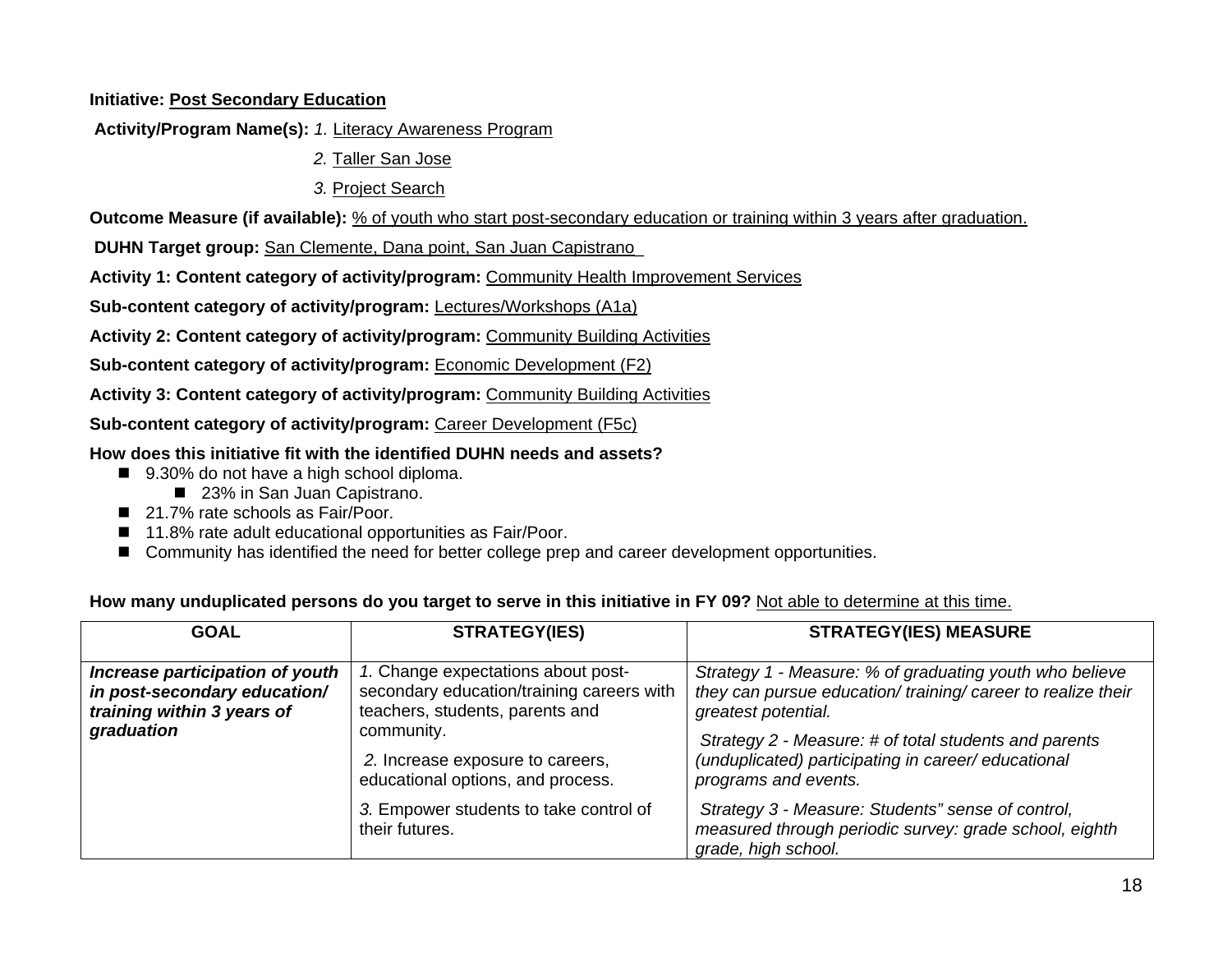**Initiative:**  \_ **Affordable Homes**

**Activity/Program Name(s):** *1. Affordable Housing*\_\_\_\_\_\_\_\_\_\_\_\_\_\_\_\_\_\_\_\_

**Outcome Measure (if available):** # of new homes approved for households with low-moderate income levels<sup>\*</sup>

**DUHN Target group:** San Clemente, Dana Point, San Juan Capistrano, Mission Viejo

**Activity 1: Content category of activity/program:** Community Building Activities

**Sub-content category of activity/program:** Physical Improvements/Housing (F1a)

#### **How does this initiative fit with the identified DUHN needs and assets?**

- % spend greater than 35% of HH Income on rent:
	- San Clemente 33.90%
	- Dana Point 37,20%
	- San Juan Capistrano 33.52%
- Median Contract Rent:
	- 19.8% pay \$1,5000 or more
	- 19.5% spend \$2,500 or more
- 75.3% rate availability of Affordable Homes as Fair/Poor
- 17% worked extra job/ hours to pay rent.
- 9.2% rate housing issues as a major neighborhood problem.
- Community has raised overcrowded housing as a major issue.

| <b>GOAL</b>                                         | <b>STRATEGY(IES)</b>                                                                                                                                                                   | <b>STRATEGY(IES) MEASURE</b>                                                                                                                                                                     |
|-----------------------------------------------------|----------------------------------------------------------------------------------------------------------------------------------------------------------------------------------------|--------------------------------------------------------------------------------------------------------------------------------------------------------------------------------------------------|
| Increase affordable homes in<br>south Orange County | 1. Increase # of public or private** policies<br>that support affordable homes.                                                                                                        | Strategy 1 - Measure: Weighted Score: # of polices passed<br>and active                                                                                                                          |
|                                                     | 2. Increase broad-based community<br>advocacy groups/organizations that<br>identify and act on affordable homes as a<br>priority.<br>3. Collaborate to create new affordable<br>homes. | Strategy 2 - Measure: Weighted Score: # of groups/<br>organizations that identify and act on housing initiatives<br>Strategy 3 - Measure: Weighted Score: # of initiatives,<br>weighted by phase |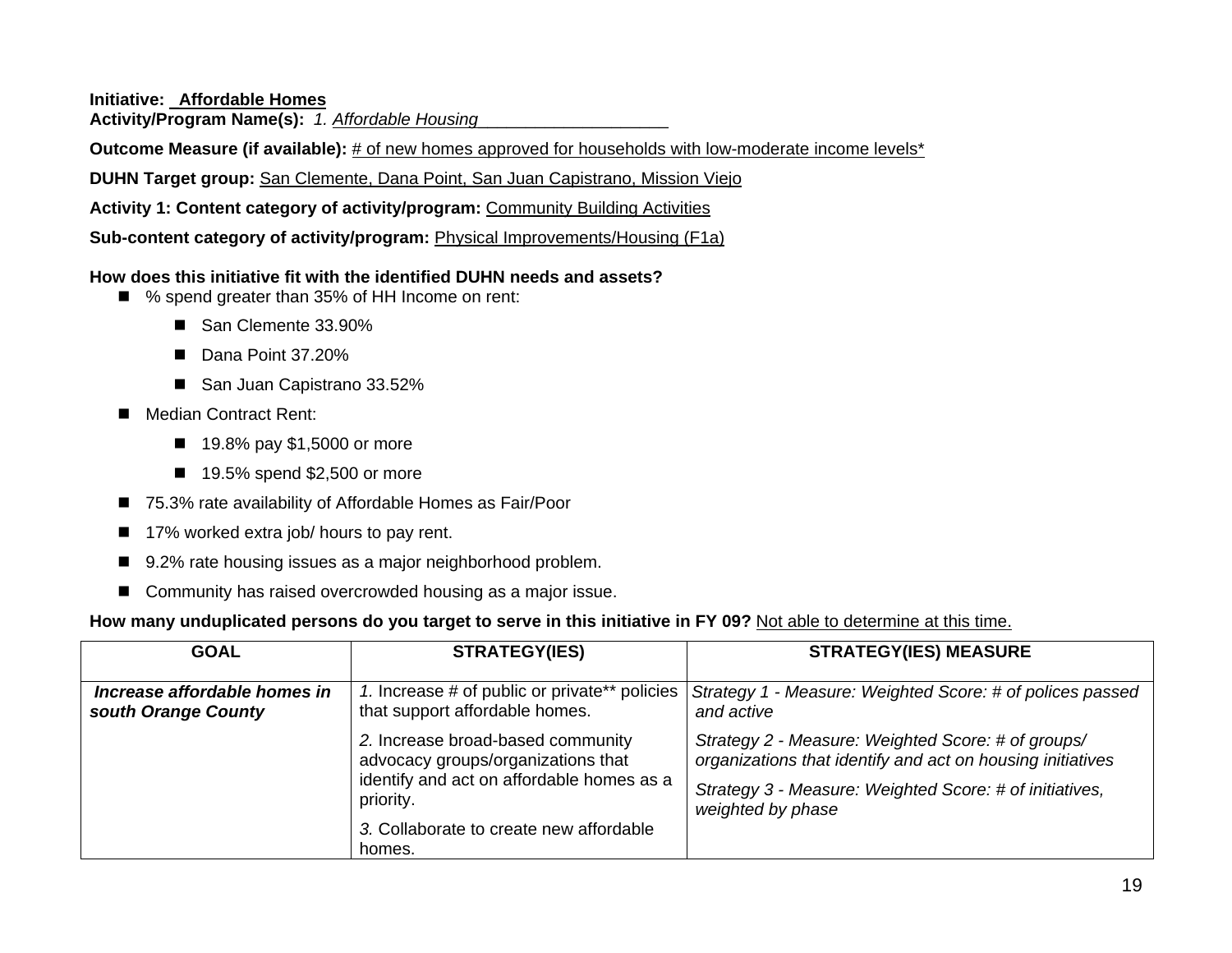# **F. Other Community Benefit Programs**

| #              | All Other Community Benefit Initiatives and/or Activities/Programs                                                                                                                                                                                                                                                           |
|----------------|------------------------------------------------------------------------------------------------------------------------------------------------------------------------------------------------------------------------------------------------------------------------------------------------------------------------------|
|                | Initiative (If applicable):                                                                                                                                                                                                                                                                                                  |
|                | <b>Activity/Program Name: Health Ministry</b>                                                                                                                                                                                                                                                                                |
| 1              | Activity/Program Description: Create a healthy community by building partnerships<br>between community groups, faith congregations and Mission Hospital, to promote<br>wellness of individuals, families, and community at large by providing health related<br>services and activities that integrate the body/mind/spirit. |
|                | Target Group: Parish members in San Clemente, Dana point and San Juan Capistrano.                                                                                                                                                                                                                                            |
|                | <b>Initiative</b> (If applicable):                                                                                                                                                                                                                                                                                           |
|                | <b>Activity/Program Name: Asthma</b>                                                                                                                                                                                                                                                                                         |
| $\overline{2}$ | Activity/Program Description: To optimize lung health and quality of life for south<br>Orange County residents through awareness, prevention, identification, education,<br>and treatment of respiratory conditions.                                                                                                         |
|                | Target Group: Asthmatic Children, Adolescents and their Parents.                                                                                                                                                                                                                                                             |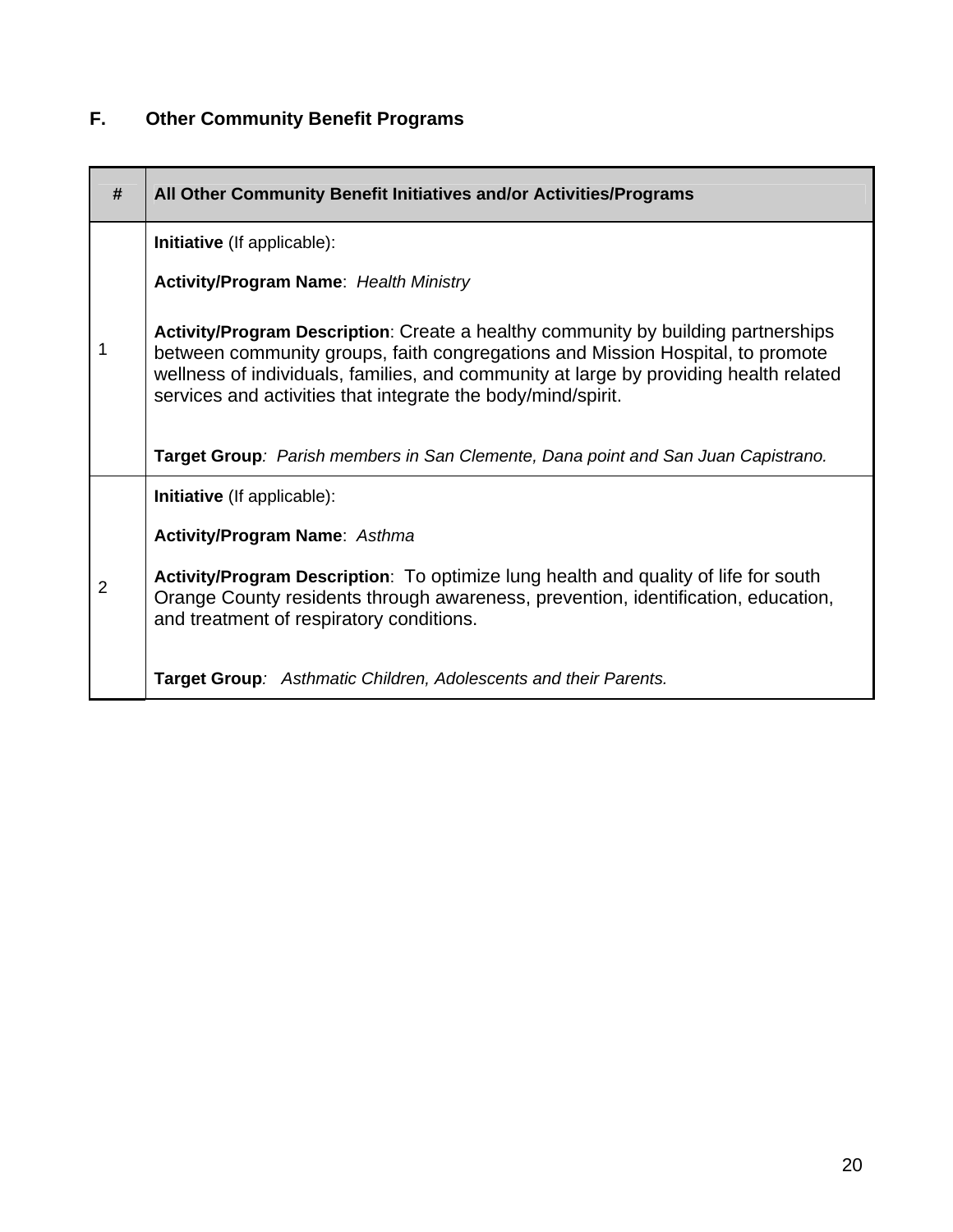# **G. Ministry Governance and Management Structure**

Mission Hospital demonstrates organizational commitment to the community benefit process through the allocation of staff, financial resources, participation and collaboration. Full engagement of the Hospital's Community Benefit Committee, Board of Trustees and Executive Team occurred in the review of the health needs assessment data and members actively participated in the prioritization of the programs and services necessary to impact the health and quality of life within the areas with disproportionate unmet needs. In addition to the above groups, the Hospital's Foundation Board and Business Development executive and staff participated in the process. The approved community benefit plan for FY 09-11 will continue to be used by the Business Development Department to guide the hospital's strategic plan and goals for the coming fiscal years.

Mission Hospital's Board of Trustees and Community Benefit Committee reviewed and approved the FY09-11 Community Benefit Plan in September 2008. Several members of the Community Benefit Committee have agreed to serve as liaisons for each of the initiatives and will be providing regular updates both to the Community Benefit Committee and Board of Trustees.

As a Board of Trustees Committee, the Community Benefit Committee is made up of Board members as well as community members representing community-based organizations. The Community Benefit Committee exists to oversee the development of policies and programs to benefit the community and to respond to the needs of the poor within the sphere of its influence. The Community Benefit Committee meets six times a year and is chaired by a member of the Board of Trustees and reports to the Board every two months. The hospital's President and Chief Executive Officer, Vice President of Mission Integration, and Chief Financial Officer are all active participants of the Committee. Over the past three years, two residents for the targeted neighborhoods have been selected and are currently serving on the committee. One member represents San Juan Capistrano and the other, San Clemente. Below is a list of the roles and responsibilities for the Committee members.

- 1. **Budgeting Decisions:** Review and recommend to the Board of Trustees approval of budget development and disbursement of funds. This includes annual reviewing and making recommendations for approval of the Community Benefit Budget, which represents an annual allocation of 1.5% of hospital operating expenses, and the Budget Philosophy Analysis, which includes Care for the Poor funds. Additionally, identify potential funding sources and partnerships for community benefit programs.
- 2. **Health Needs Assessment:** Provide direction and input to the health needs assessment process, conducted at a minimum of every three years.
- 3. **Geographic/Population Targeting:** Review and approve Mission Hospital's Community Benefit plan to address the needs of the medically underserved and